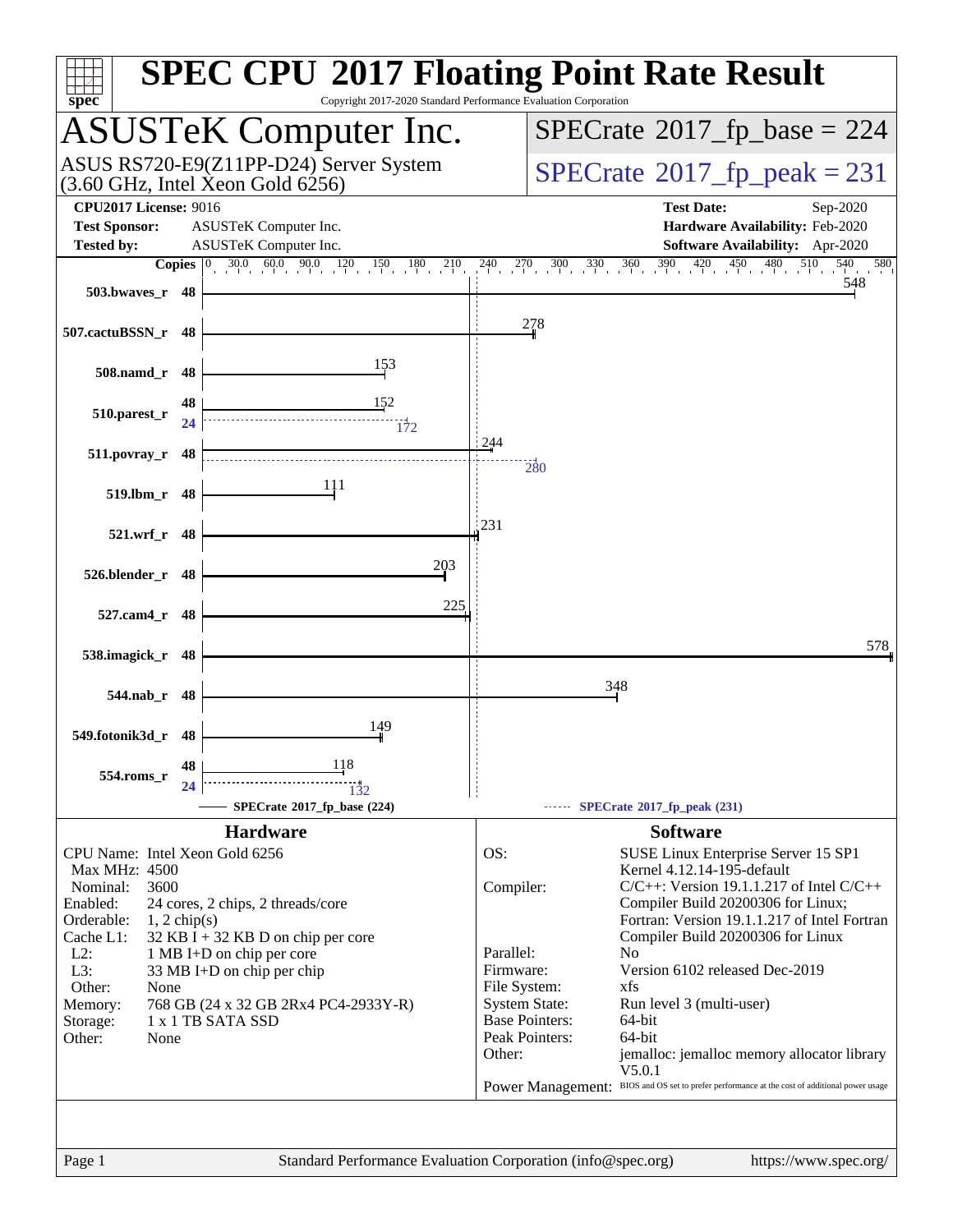

Copyright 2017-2020 Standard Performance Evaluation Corporation

# ASUSTeK Computer Inc.

ASUS RS720-E9(Z11PP-D24) Server System  $(3.60 \text{ GHz}, \text{ Intel Xeon Gold } 6256)$   $\big| \text{ SPECrate} @ 2017\_fp\_peak = 231$  $\big| \text{ SPECrate} @ 2017\_fp\_peak = 231$  $\big| \text{ SPECrate} @ 2017\_fp\_peak = 231$ 

 $SPECTate$ <sup>®</sup>[2017\\_fp\\_base =](http://www.spec.org/auto/cpu2017/Docs/result-fields.html#SPECrate2017fpbase) 224

**[Test Sponsor:](http://www.spec.org/auto/cpu2017/Docs/result-fields.html#TestSponsor)** ASUSTeK Computer Inc. **[Hardware Availability:](http://www.spec.org/auto/cpu2017/Docs/result-fields.html#HardwareAvailability)** Feb-2020

**[CPU2017 License:](http://www.spec.org/auto/cpu2017/Docs/result-fields.html#CPU2017License)** 9016 **[Test Date:](http://www.spec.org/auto/cpu2017/Docs/result-fields.html#TestDate)** Sep-2020 **[Tested by:](http://www.spec.org/auto/cpu2017/Docs/result-fields.html#Testedby)** ASUSTeK Computer Inc. **[Software Availability:](http://www.spec.org/auto/cpu2017/Docs/result-fields.html#SoftwareAvailability)** Apr-2020

### **[Results Table](http://www.spec.org/auto/cpu2017/Docs/result-fields.html#ResultsTable)**

|                  | <b>Base</b>                                   |                |       |                |            |                |       | <b>Peak</b>   |                |              |                |              |                |              |
|------------------|-----------------------------------------------|----------------|-------|----------------|------------|----------------|-------|---------------|----------------|--------------|----------------|--------------|----------------|--------------|
| <b>Benchmark</b> | <b>Copies</b>                                 | <b>Seconds</b> | Ratio | <b>Seconds</b> | Ratio      | <b>Seconds</b> | Ratio | <b>Copies</b> | <b>Seconds</b> | <b>Ratio</b> | <b>Seconds</b> | <b>Ratio</b> | <b>Seconds</b> | <b>Ratio</b> |
| 503.bwayes r     | 48                                            | 879            | 548   | 878            | 548        | 878            | 548   | 48            | 879            | 548          | 878            | 548          | 878            | 548          |
| 507.cactuBSSN r  | 48                                            | 219            | 278   | 217            | 280        | 219            | 277   | 48            | 219            | 278          | 217            | 280          | 219            | 277          |
| $508$ .namd $r$  | 48                                            | 297            | 153   | 298            | 153        | 298            | 153   | 48            | 297            | 153          | 298            | 153          | 298            | <b>153</b>   |
| 510.parest_r     | 48                                            | 824            | 152   | 823            | 153        | 824            | 152   | 24            | 366            | 171          | 366            | 172          | 366            | 172          |
| 511.povray_r     | 48                                            | 463            | 242   | 460            | 244        | 460            | 244   | 48            | 400            | 280          | 400            | 280          | 400            | 280          |
| 519.1bm r        | 48                                            | 457            | 111   | 458            | 110        | 457            | 111   | 48            | 457            | 111          | 458            | 110          | 457            | 111          |
| $521$ .wrf r     | 48                                            | 465            | 231   | 472            | 228        | 464            | 232   | 48            | 465            | 231          | 472            | 228          | 464            | 232          |
| 526.blender r    | 48                                            | 360            | 203   | 360            | 203        | 359            | 204   | 48            | 360            | 203          | 360            | 203          | 359            | 204          |
| 527.cam4 r       | 48                                            | 381            | 220   | 374            | 225        | 374            | 225   | 48            | 381            | 220          | 374            | 225          | 374            | 225          |
| 538.imagick_r    | 48                                            | 206            | 579   | 207            | 578        | 206            | 578   | 48            | 206            | 579          | 207            | 578          | 206            | 578          |
| $544$ .nab r     | 48                                            | 232            | 348   | 232            | 348        | 232            | 348   | 48            | 232            | 348          | 232            | 348          | 232            | 348          |
| 549.fotonik3d_r  | 48                                            | 1242           | 151   | 1257           | 149        | 1252           | 149   | 48            | 1242           | 151          | 1257           | 149          | 1252           | <u>149</u>   |
| 554.roms r       | 48                                            | 646            | 118   | 646            | <b>118</b> | 642            | 119   | 24            | 290            | 132          | 289            | <u>132</u>   | 287            | 133          |
|                  | $SPECrate$ <sup>®</sup> 2017_fp_base =<br>224 |                |       |                |            |                |       |               |                |              |                |              |                |              |

**[SPECrate](http://www.spec.org/auto/cpu2017/Docs/result-fields.html#SPECrate2017fppeak)[2017\\_fp\\_peak =](http://www.spec.org/auto/cpu2017/Docs/result-fields.html#SPECrate2017fppeak) 231**

Results appear in the [order in which they were run](http://www.spec.org/auto/cpu2017/Docs/result-fields.html#RunOrder). Bold underlined text [indicates a median measurement](http://www.spec.org/auto/cpu2017/Docs/result-fields.html#Median).

### **[Compiler Notes](http://www.spec.org/auto/cpu2017/Docs/result-fields.html#CompilerNotes)**

The inconsistent Compiler version information under Compiler Version section is due to a discrepancy in Intel Compiler. The correct version of C/C++ compiler is: Version 19.1.1.217 Build 20200306 Compiler for Linux The correct version of Fortran compiler is: Version 19.1.1.217 Build 20200306 Compiler for Linux

### **[Submit Notes](http://www.spec.org/auto/cpu2017/Docs/result-fields.html#SubmitNotes)**

 The numactl mechanism was used to bind copies to processors. The config file option 'submit' was used to generate numactl commands to bind each copy to a specific processor. For details, please see the config file.

### **[Operating System Notes](http://www.spec.org/auto/cpu2017/Docs/result-fields.html#OperatingSystemNotes)**

 Stack size set to unlimited using "ulimit -s unlimited" OS set to performance mode via cpupower frequency-set -g performance

### **[Environment Variables Notes](http://www.spec.org/auto/cpu2017/Docs/result-fields.html#EnvironmentVariablesNotes)**

```
Environment variables set by runcpu before the start of the run:
LD_LIBRARY_PATH = "/191u1/lib/intel64:/191u1/je5.0.1-64"
MALLOC_CONF = "retain:true"
```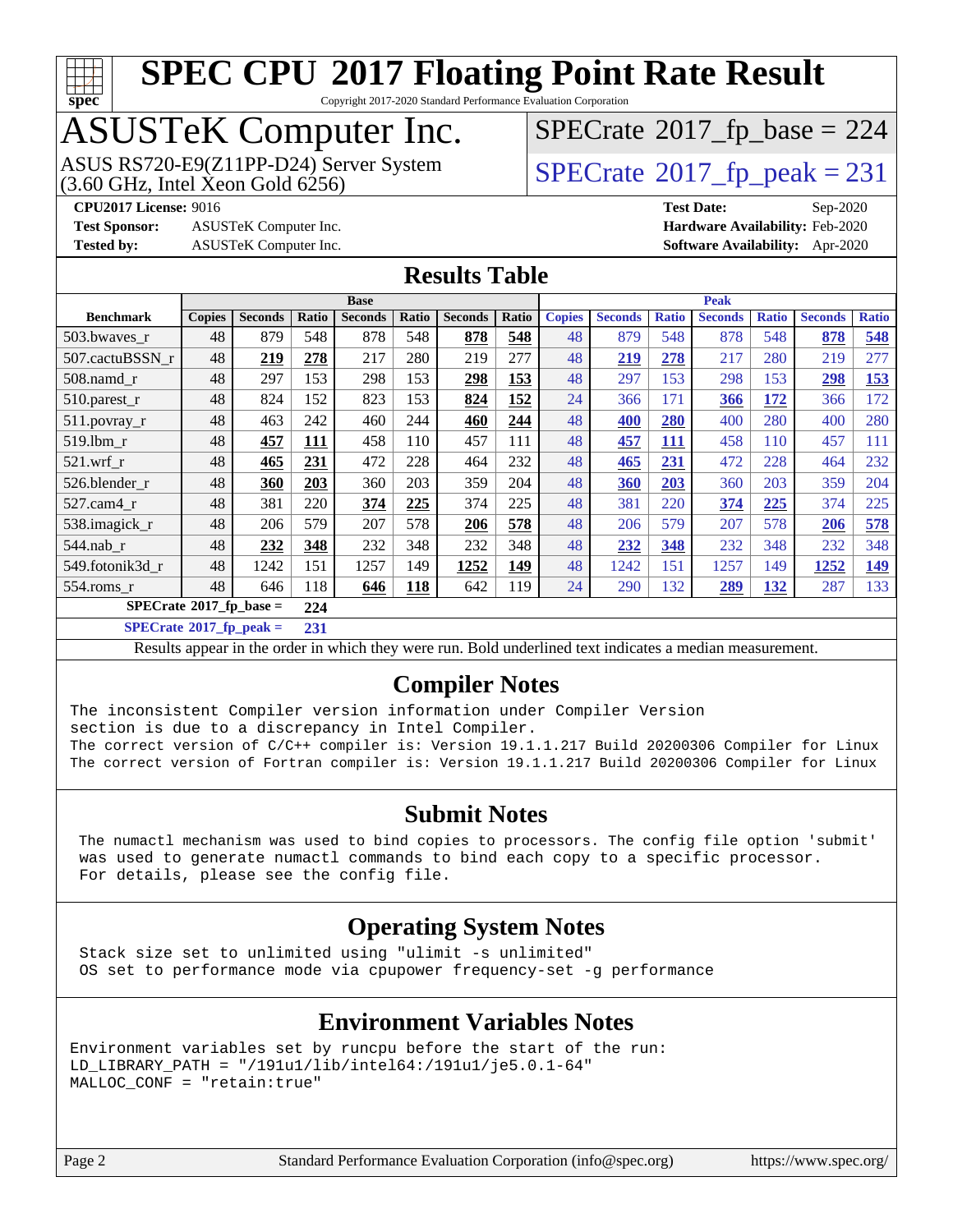

Copyright 2017-2020 Standard Performance Evaluation Corporation

## ASUSTeK Computer Inc.

 $(3.60$  GHz, Intel Xeon Gold  $6256$ ) ASUS RS720-E9(Z11PP-D24) Server System  $\sqrt{\text{SPECrate}^{\otimes}2017\_fp\_peak} = 231$  $\sqrt{\text{SPECrate}^{\otimes}2017\_fp\_peak} = 231$  $\sqrt{\text{SPECrate}^{\otimes}2017\_fp\_peak} = 231$ 

 $SPECTate$ <sup>®</sup>[2017\\_fp\\_base =](http://www.spec.org/auto/cpu2017/Docs/result-fields.html#SPECrate2017fpbase) 224

**[Test Sponsor:](http://www.spec.org/auto/cpu2017/Docs/result-fields.html#TestSponsor)** ASUSTeK Computer Inc. **[Hardware Availability:](http://www.spec.org/auto/cpu2017/Docs/result-fields.html#HardwareAvailability)** Feb-2020 **[Tested by:](http://www.spec.org/auto/cpu2017/Docs/result-fields.html#Testedby)** ASUSTeK Computer Inc. **[Software Availability:](http://www.spec.org/auto/cpu2017/Docs/result-fields.html#SoftwareAvailability)** Apr-2020

**[CPU2017 License:](http://www.spec.org/auto/cpu2017/Docs/result-fields.html#CPU2017License)** 9016 **[Test Date:](http://www.spec.org/auto/cpu2017/Docs/result-fields.html#TestDate)** Sep-2020

### **[General Notes](http://www.spec.org/auto/cpu2017/Docs/result-fields.html#GeneralNotes)**

 Binaries compiled on a system with 1x Intel Core i9-7980XE CPU + 64GB RAM memory using Redhat Enterprise Linux 8.0 Transparent Huge Pages enabled by default Prior to runcpu invocation Filesystem page cache synced and cleared with: sync; echo 3> /proc/sys/vm/drop\_caches runcpu command invoked through numactl i.e.: numactl --interleave=all runcpu <etc>

NA: The test sponsor attests, as of date of publication, that CVE-2017-5754 (Meltdown) is mitigated in the system as tested and documented. Yes: The test sponsor attests, as of date of publication, that CVE-2017-5753 (Spectre variant 1) is mitigated in the system as tested and documented. Yes: The test sponsor attests, as of date of publication, that CVE-2017-5715 (Spectre variant 2) is mitigated in the system as tested and documented.

The jemalloc library was configured and built at default for 32bit (i686) and 64bit (x86\_64) targets; built with the RedHat Enterprise 7.5, and the system compiler gcc 4.8.5; sources available from jemalloc.net or <https://github.com/jemalloc/jemalloc/releases>

### **[Platform Notes](http://www.spec.org/auto/cpu2017/Docs/result-fields.html#PlatformNotes)**

BIOS Configuration: VT-d = Disabled Patrol Scrub = Disabled ENERGY\_PERF\_BIAS\_CFG mode = performance SNC = Enabled IMC interleaving = 1-way Engine Boost = Level3(Max) Enforce POR = Disable Memory Frequency = 2933 LLC dead line allc = Disabled SR-IOV Support = Disabled CSM Support = Disabled Sysinfo program /191u1/bin/sysinfo Rev: r6365 of 2019-08-21 295195f888a3d7edb1e6e46a485a0011 running on linux-628j Sat Sep 26 14:44:56 2020 SUT (System Under Test) info as seen by some common utilities. For more information on this section, see

<https://www.spec.org/cpu2017/Docs/config.html#sysinfo>

**(Continued on next page)**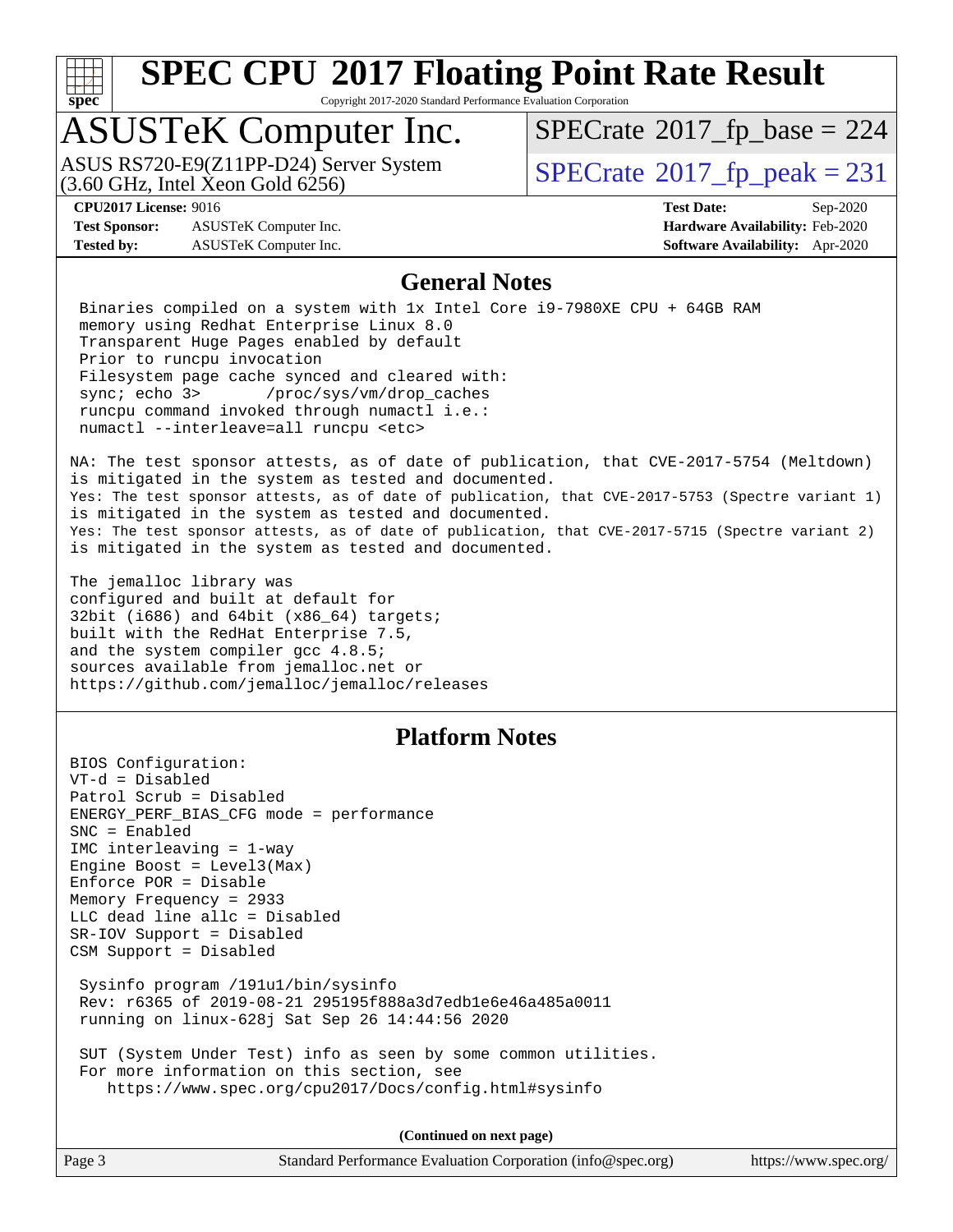

Copyright 2017-2020 Standard Performance Evaluation Corporation

## ASUSTeK Computer Inc.

 $(3.60$  GHz, Intel Xeon Gold  $6256$ ) ASUS RS720-E9(Z11PP-D24) Server System  $\sqrt{\text{SPECrate}^{\otimes}2017\_fp\_peak} = 231$  $\sqrt{\text{SPECrate}^{\otimes}2017\_fp\_peak} = 231$  $\sqrt{\text{SPECrate}^{\otimes}2017\_fp\_peak} = 231$ 

 $SPECTate$ <sup>®</sup>[2017\\_fp\\_base =](http://www.spec.org/auto/cpu2017/Docs/result-fields.html#SPECrate2017fpbase) 224

**[Test Sponsor:](http://www.spec.org/auto/cpu2017/Docs/result-fields.html#TestSponsor)** ASUSTeK Computer Inc. **[Hardware Availability:](http://www.spec.org/auto/cpu2017/Docs/result-fields.html#HardwareAvailability)** Feb-2020 **[Tested by:](http://www.spec.org/auto/cpu2017/Docs/result-fields.html#Testedby)** ASUSTeK Computer Inc. **[Software Availability:](http://www.spec.org/auto/cpu2017/Docs/result-fields.html#SoftwareAvailability)** Apr-2020

**[CPU2017 License:](http://www.spec.org/auto/cpu2017/Docs/result-fields.html#CPU2017License)** 9016 **[Test Date:](http://www.spec.org/auto/cpu2017/Docs/result-fields.html#TestDate)** Sep-2020

### **[Platform Notes \(Continued\)](http://www.spec.org/auto/cpu2017/Docs/result-fields.html#PlatformNotes)**

Page 4 Standard Performance Evaluation Corporation [\(info@spec.org\)](mailto:info@spec.org) <https://www.spec.org/> From /proc/cpuinfo model name : Intel(R) Xeon(R) Gold 6256 CPU @ 3.60GHz 2 "physical id"s (chips) 48 "processors" cores, siblings (Caution: counting these is hw and system dependent. The following excerpts from /proc/cpuinfo might not be reliable. Use with caution.) cpu cores : 12 siblings : 24 physical 0: cores 2 4 5 9 11 13 16 18 21 24 26 28 physical 1: cores 0 3 10 12 13 16 17 21 25 26 27 29 From lscpu: Architecture: x86\_64 CPU op-mode(s): 32-bit, 64-bit Byte Order: Little Endian Address sizes: 46 bits physical, 48 bits virtual  $CPU(s):$  48 On-line CPU(s) list: 0-47 Thread(s) per core: 2 Core(s) per socket: 12 Socket(s): 2 NUMA node(s): 4 Vendor ID: GenuineIntel CPU family: 6 Model: 85 Model name: Intel(R) Xeon(R) Gold 6256 CPU @ 3.60GHz Stepping: CPU MHz: 3600.000 CPU max MHz: 4500.0000 CPU min MHz: 1200.0000 BogoMIPS: 7200.00 Virtualization: VT-x L1d cache: 32K L1i cache: 32K L2 cache: 1024K L3 cache: 33792K NUMA node0 CPU(s): 0,3,6,7,9,10,24,27,30,31,33,34 NUMA node1 CPU(s): 1,2,4,5,8,11,25,26,28,29,32,35<br>NUMA node2 CPU(s): 12,14,17,18,20,21,36,38,41,42, 12,14,17,18,20,21,36,38,41,42,44,45 NUMA node3 CPU(s): 13,15,16,19,22,23,37,39,40,43,46,47 Flags: fpu vme de pse tsc msr pae mce cx8 apic sep mtrr pge mca cmov pat pse36 clflush dts acpi mmx fxsr sse sse2 ss ht tm pbe syscall nx pdpe1gb rdtscp lm constant\_tsc art arch\_perfmon pebs bts rep\_good nopl xtopology nonstop\_tsc cpuid aperfmperf pni pclmulqdq dtes64 monitor ds\_cpl vmx smx est tm2 ssse3 sdbg fma cx16 xtpr pdcm pcid dca sse4\_1 sse4\_2 x2apic movbe popcnt tsc\_deadline\_timer aes xsave avx f16c rdrand lahf\_lm abm 3dnowprefetch cpuid\_fault epb cat\_l3 cdp\_l3 **(Continued on next page)**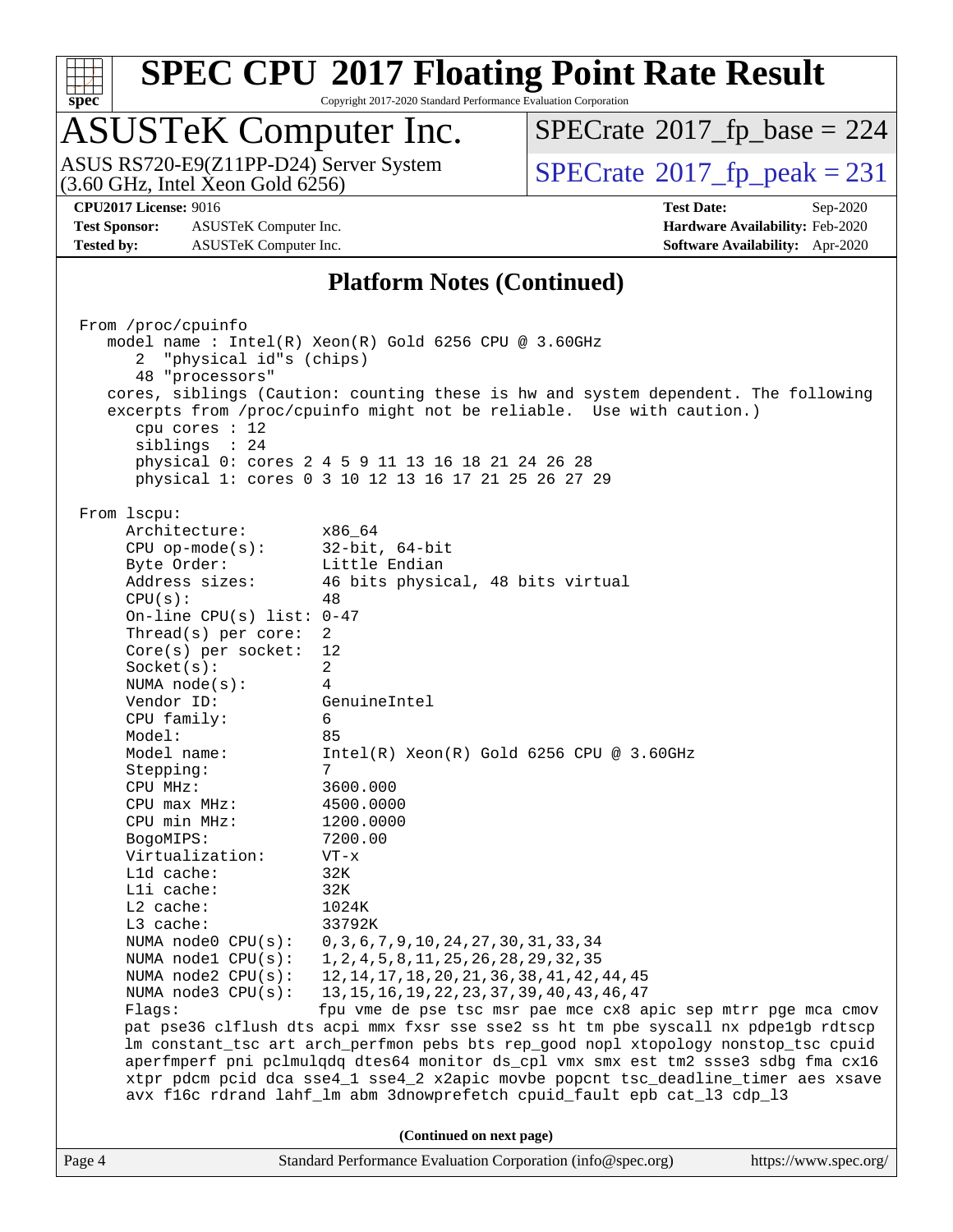

Copyright 2017-2020 Standard Performance Evaluation Corporation

## ASUSTeK Computer Inc.

 $(3.60$  GHz, Intel Xeon Gold  $6256$ ) ASUS RS720-E9(Z11PP-D24) Server System  $\sqrt{\text{SPECrate}^{\otimes}2017\_fp\_peak} = 231$  $\sqrt{\text{SPECrate}^{\otimes}2017\_fp\_peak} = 231$  $\sqrt{\text{SPECrate}^{\otimes}2017\_fp\_peak} = 231$ 

 $SPECTate$ <sup>®</sup>[2017\\_fp\\_base =](http://www.spec.org/auto/cpu2017/Docs/result-fields.html#SPECrate2017fpbase) 224

**[Test Sponsor:](http://www.spec.org/auto/cpu2017/Docs/result-fields.html#TestSponsor)** ASUSTeK Computer Inc. **[Hardware Availability:](http://www.spec.org/auto/cpu2017/Docs/result-fields.html#HardwareAvailability)** Feb-2020 **[Tested by:](http://www.spec.org/auto/cpu2017/Docs/result-fields.html#Testedby)** ASUSTeK Computer Inc. **[Software Availability:](http://www.spec.org/auto/cpu2017/Docs/result-fields.html#SoftwareAvailability)** Apr-2020

**[CPU2017 License:](http://www.spec.org/auto/cpu2017/Docs/result-fields.html#CPU2017License)** 9016 **[Test Date:](http://www.spec.org/auto/cpu2017/Docs/result-fields.html#TestDate)** Sep-2020

### **[Platform Notes \(Continued\)](http://www.spec.org/auto/cpu2017/Docs/result-fields.html#PlatformNotes)**

 invpcid\_single intel\_ppin ssbd mba ibrs ibpb stibp ibrs\_enhanced tpr\_shadow vnmi flexpriority ept vpid fsgsbase tsc\_adjust bmi1 hle avx2 smep bmi2 erms invpcid rtm cqm mpx rdt\_a avx512f avx512dq rdseed adx smap clflushopt clwb intel\_pt avx512cd avx512bw avx512vl xsaveopt xsavec xgetbv1 xsaves cqm\_llc cqm\_occup\_llc cqm\_mbm\_total cqm\_mbm\_local dtherm ida arat pln pts hwp hwp\_act\_window hwp\_epp hwp\_pkg\_req pku ospke avx512\_vnni md\_clear flush\_l1d arch\_capabilities

 /proc/cpuinfo cache data cache size : 33792 KB

 From numactl --hardware WARNING: a numactl 'node' might or might not correspond to a physical chip.

| $available: 4 nodes (0-3)$                        |
|---------------------------------------------------|
| node 0 cpus: 0 3 6 7 9 10 24 27 30 31 33 34       |
| node 0 size: 192080 MB                            |
| node 0 free: 182067 MB                            |
| node 1 cpus: 1 2 4 5 8 11 25 26 28 29 32 35       |
| node 1 size: 193533 MB                            |
| node 1 free: 188063 MB                            |
| node 2 cpus: 12 14 17 18 20 21 36 38 41 42 44 45  |
| node 2 size: 193533 MB                            |
| node 2 free: 188041 MB                            |
| node 3 cpus: 13 15 16 19 22 23 37 39 40 43 46 47  |
| node 3 size: 193503 MB                            |
| node 3 free: 188111 MB                            |
| node distances:                                   |
| node 0 1 2 3                                      |
| 0: 10 11 21 21                                    |
| 1: 11 10 21 21                                    |
| 2: 21 21 10 11                                    |
| 3: 21 21 11 10                                    |
| From /proc/meminfo                                |
| MemTotal: 791194824 kB                            |
| HugePages_Total:<br>$\Omega$                      |
| Hugepagesize: 2048 kB                             |
| From /etc/*release* /etc/*version*                |
| os-release:                                       |
| NAME="SLES"                                       |
| VERSION="15-SP1"                                  |
| VERSION_ID="15.1"                                 |
| PRETTY_NAME="SUSE Linux Enterprise Server 15 SP1" |
| ID="sles"                                         |
| ID_LIKE="suse"                                    |
| $ANSI\_COLOR = "0;32"$                            |
| $CPE\_NAME = "cpe://o:suse: sles:15:sp1"$         |
|                                                   |
|                                                   |

**(Continued on next page)**

Page 5 Standard Performance Evaluation Corporation [\(info@spec.org\)](mailto:info@spec.org) <https://www.spec.org/>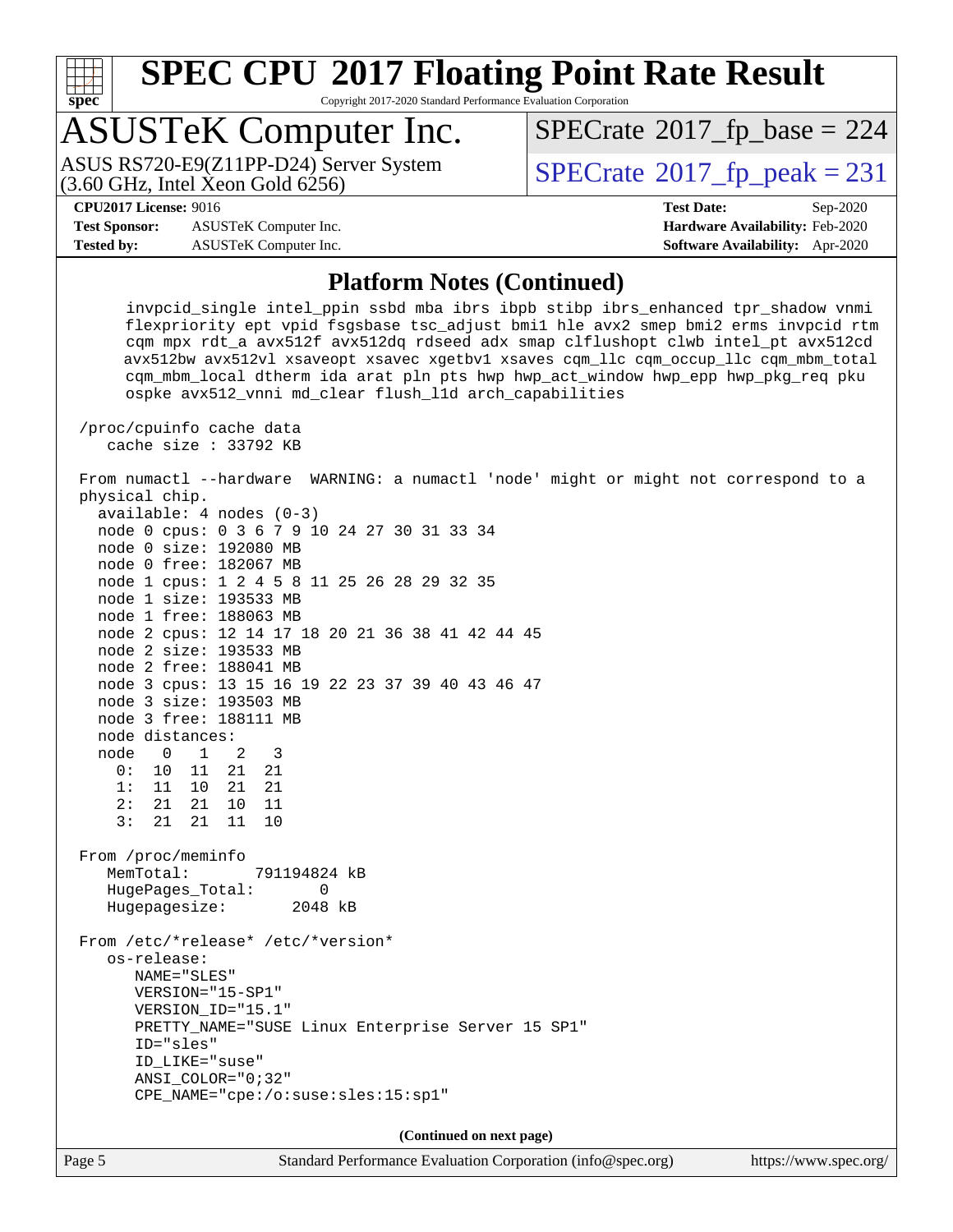

Copyright 2017-2020 Standard Performance Evaluation Corporation

## ASUSTeK Computer Inc.

 $(3.60$  GHz, Intel Xeon Gold  $6256$ ) ASUS RS720-E9(Z11PP-D24) Server System  $\sqrt{\text{SPECrate}^{\otimes}2017\_fp\_peak} = 231$  $\sqrt{\text{SPECrate}^{\otimes}2017\_fp\_peak} = 231$  $\sqrt{\text{SPECrate}^{\otimes}2017\_fp\_peak} = 231$ 

 $SPECTate$ <sup>®</sup>[2017\\_fp\\_base =](http://www.spec.org/auto/cpu2017/Docs/result-fields.html#SPECrate2017fpbase) 224

**[Test Sponsor:](http://www.spec.org/auto/cpu2017/Docs/result-fields.html#TestSponsor)** ASUSTeK Computer Inc. **[Hardware Availability:](http://www.spec.org/auto/cpu2017/Docs/result-fields.html#HardwareAvailability)** Feb-2020 **[Tested by:](http://www.spec.org/auto/cpu2017/Docs/result-fields.html#Testedby)** ASUSTeK Computer Inc. **[Software Availability:](http://www.spec.org/auto/cpu2017/Docs/result-fields.html#SoftwareAvailability)** Apr-2020

**[CPU2017 License:](http://www.spec.org/auto/cpu2017/Docs/result-fields.html#CPU2017License)** 9016 **[Test Date:](http://www.spec.org/auto/cpu2017/Docs/result-fields.html#TestDate)** Sep-2020

### **[Platform Notes \(Continued\)](http://www.spec.org/auto/cpu2017/Docs/result-fields.html#PlatformNotes)**

Page 6 Standard Performance Evaluation Corporation [\(info@spec.org\)](mailto:info@spec.org) <https://www.spec.org/> uname -a: Linux linux-628j 4.12.14-195-default #1 SMP Tue May 7 10:55:11 UTC 2019 (8fba516) x86\_64 x86\_64 x86\_64 GNU/Linux Kernel self-reported vulnerability status: CVE-2018-3620 (L1 Terminal Fault): Not affected Microarchitectural Data Sampling: Not affected CVE-2017-5754 (Meltdown): Not affected CVE-2018-3639 (Speculative Store Bypass): Mitigation: Speculative Store Bypass disabled via prctl and seccomp CVE-2017-5753 (Spectre variant 1): Mitigation: \_\_user pointer sanitization CVE-2017-5715 (Spectre variant 1).<br>CVE-2017-5715 (Spectre variant 2): Mitigation: Enhanced IBRS, IBPB: conditional, RSB filling run-level 3 Sep 25 01:02 SPEC is set to: /191u1 Filesystem Type Size Used Avail Use% Mounted on /dev/sda4 xfs 932G 42G 890G 5% / From /sys/devices/virtual/dmi/id BIOS: American Megatrends Inc. 6102 12/05/2019 Vendor: ASUSTeK COMPUTER INC. Product: Z11PP-D24 Series Product Family: Server Serial: System Serial Number Additional information from dmidecode follows. WARNING: Use caution when you interpret this section. The 'dmidecode' program reads system data which is "intended to allow hardware to be accurately determined", but the intent may not be met, as there are frequent changes to hardware, firmware, and the "DMTF SMBIOS" standard. Memory: 24x Samsung M393A4K40CB2-CVF 32 GB 2 rank 2933 (End of data from sysinfo program) **[Compiler Version Notes](http://www.spec.org/auto/cpu2017/Docs/result-fields.html#CompilerVersionNotes)** ============================================================================== C | 519.1bm\_r(base, peak) 538.imagick\_r(base, peak) | 544.nab\_r(base, peak) ------------------------------------------------------------------------------ Intel(R) C Compiler for applications running on Intel(R) 64, Version 2021.1 NextGen Build 20200304 **(Continued on next page)**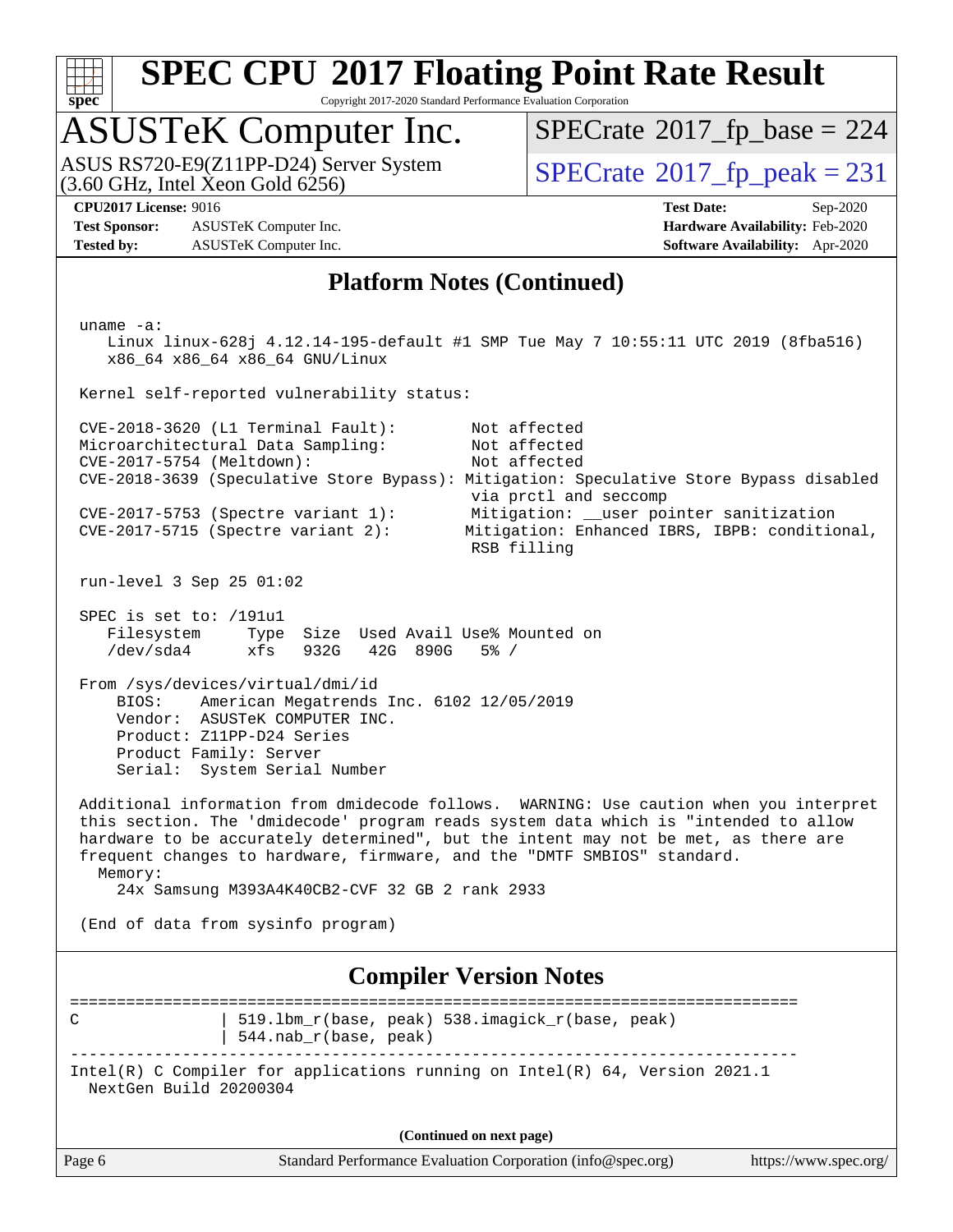

Copyright 2017-2020 Standard Performance Evaluation Corporation

## ASUSTeK Computer Inc.

ASUS RS720-E9(Z11PP-D24) Server System  $(3.60 \text{ GHz}, \text{ Intel Xeon Gold } 6256)$   $\big| \text{ SPECrate} @ 2017\_fp\_peak = 231$  $\big| \text{ SPECrate} @ 2017\_fp\_peak = 231$  $\big| \text{ SPECrate} @ 2017\_fp\_peak = 231$ 

 $SPECrate$ <sup>®</sup>[2017\\_fp\\_base =](http://www.spec.org/auto/cpu2017/Docs/result-fields.html#SPECrate2017fpbase) 224

**[Test Sponsor:](http://www.spec.org/auto/cpu2017/Docs/result-fields.html#TestSponsor)** ASUSTeK Computer Inc. **[Hardware Availability:](http://www.spec.org/auto/cpu2017/Docs/result-fields.html#HardwareAvailability)** Feb-2020 **[Tested by:](http://www.spec.org/auto/cpu2017/Docs/result-fields.html#Testedby)** ASUSTeK Computer Inc. **[Software Availability:](http://www.spec.org/auto/cpu2017/Docs/result-fields.html#SoftwareAvailability)** Apr-2020

**[CPU2017 License:](http://www.spec.org/auto/cpu2017/Docs/result-fields.html#CPU2017License)** 9016 **[Test Date:](http://www.spec.org/auto/cpu2017/Docs/result-fields.html#TestDate)** Sep-2020

### **[Compiler Version Notes \(Continued\)](http://www.spec.org/auto/cpu2017/Docs/result-fields.html#CompilerVersionNotes)**

| Page 7      | Standard Performance Evaluation Corporation (info@spec.org)                                                                                 | https://www.spec.org/ |
|-------------|---------------------------------------------------------------------------------------------------------------------------------------------|-----------------------|
|             | (Continued on next page)                                                                                                                    |                       |
| $C++$ , $C$ | $511. povray_r (peak)$                                                                                                                      |                       |
|             |                                                                                                                                             |                       |
|             | Copyright (C) 1985-2020 Intel Corporation. All rights reserved.                                                                             |                       |
|             | Intel(R) C Compiler for applications running on $Intel(R) 64$ , Version 2021.1<br>NextGen Build 20200304                                    |                       |
|             | NextGen Build 20200304<br>Copyright (C) 1985-2020 Intel Corporation. All rights reserved.                                                   |                       |
|             | Intel(R) $C++$ Compiler for applications running on Intel(R) 64, Version 2021.1                                                             |                       |
|             | $C++$ , C $\qquad$   511.povray_r(base) 526.blender_r(base, peak)                                                                           |                       |
|             |                                                                                                                                             |                       |
|             | Version 19.1.1.217 Build 20200306<br>Copyright (C) 1985-2020 Intel Corporation. All rights reserved.                                        |                       |
|             | Copyright (C) 1985-2020 Intel Corporation. All rights reserved.<br>Intel(R) C Intel(R) 64 Compiler for applications running on Intel(R) 64, |                       |
|             | Intel(R) $C++$ Intel(R) 64 Compiler for applications running on Intel(R) 64,<br>Version 19.1.1.217 Build 20200306                           |                       |
|             | $C++$ , C $\qquad \qquad \vert$ 511.povray_r(peak)<br>-------------------------------------                                                 |                       |
|             |                                                                                                                                             |                       |
|             | Copyright (C) 1985-2020 Intel Corporation. All rights reserved.                                                                             |                       |
|             | Intel(R) C Compiler for applications running on Intel(R) $64$ , Version 2021.1<br>NextGen Build 20200304                                    |                       |
|             | NextGen Build 20200304<br>Copyright (C) 1985-2020 Intel Corporation. All rights reserved.                                                   |                       |
|             | Intel(R) $C++$ Compiler for applications running on Intel(R) 64, Version 2021.1                                                             |                       |
|             | C++, C $  511.povray_r(base) 526.blender_r(base, peak)$                                                                                     |                       |
|             | NextGen Build 20200304<br>Copyright (C) 1985-2020 Intel Corporation. All rights reserved.                                                   |                       |
|             | Intel(R) $C++$ Compiler for applications running on Intel(R) 64, Version 2021.1                                                             |                       |
| $C++$       | $508.namd_r(base, peak) 510.parest_r(base, peak)$                                                                                           |                       |
|             |                                                                                                                                             |                       |
|             | Copyright (C) 1985-2020 Intel Corporation. All rights reserved.                                                                             |                       |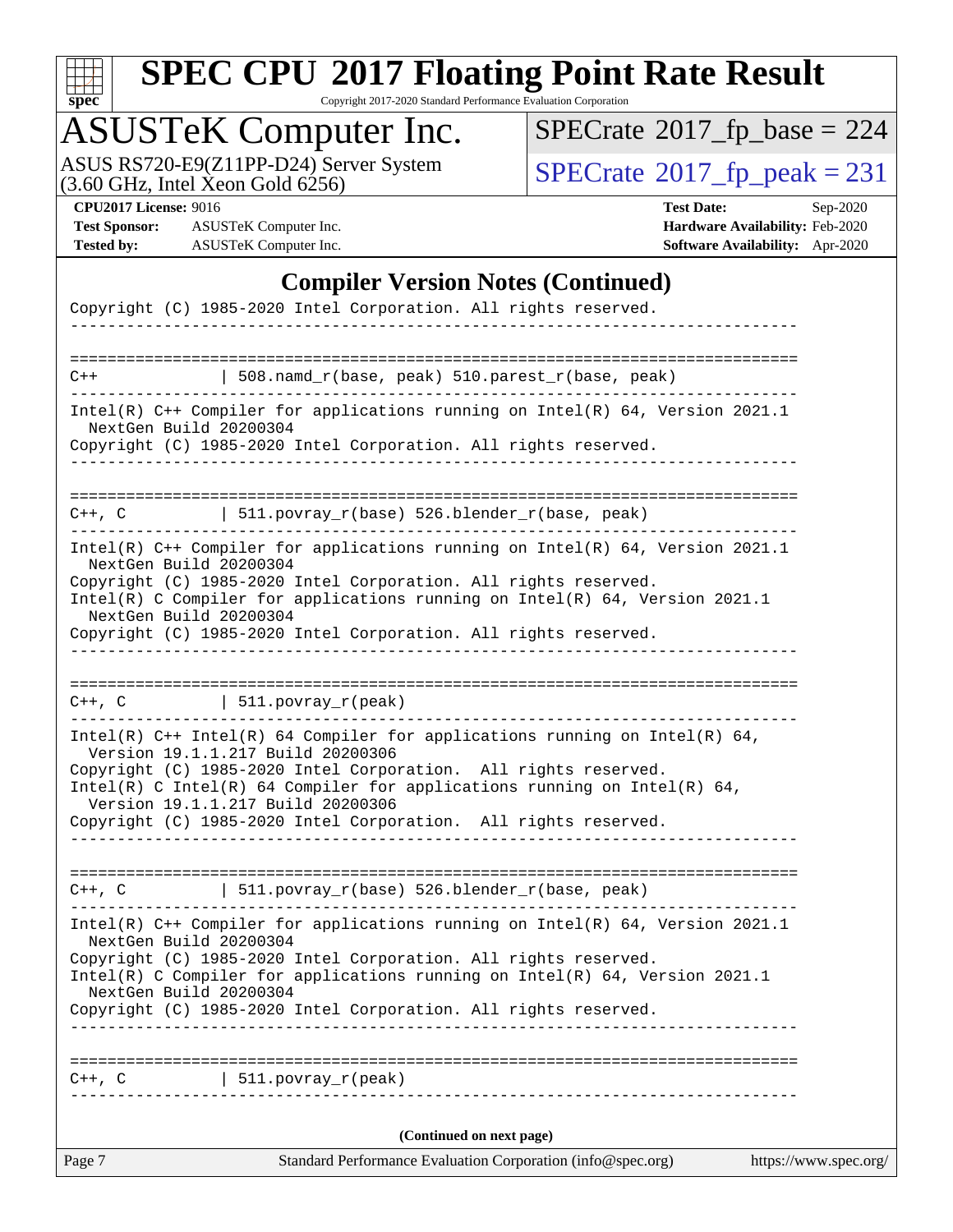

Copyright 2017-2020 Standard Performance Evaluation Corporation

## ASUSTeK Computer Inc.

ASUS RS720-E9(Z11PP-D24) Server System  $(3.60 \text{ GHz}, \text{ Intel Xeon Gold } 6256)$   $\big| \text{ SPECrate} @ 2017\_fp\_peak = 231$  $\big| \text{ SPECrate} @ 2017\_fp\_peak = 231$  $\big| \text{ SPECrate} @ 2017\_fp\_peak = 231$ 

 $SPECrate$ <sup>®</sup>[2017\\_fp\\_base =](http://www.spec.org/auto/cpu2017/Docs/result-fields.html#SPECrate2017fpbase) 224

**[Test Sponsor:](http://www.spec.org/auto/cpu2017/Docs/result-fields.html#TestSponsor)** ASUSTeK Computer Inc. **[Hardware Availability:](http://www.spec.org/auto/cpu2017/Docs/result-fields.html#HardwareAvailability)** Feb-2020 **[Tested by:](http://www.spec.org/auto/cpu2017/Docs/result-fields.html#Testedby)** ASUSTeK Computer Inc. **[Software Availability:](http://www.spec.org/auto/cpu2017/Docs/result-fields.html#SoftwareAvailability)** Apr-2020

**[CPU2017 License:](http://www.spec.org/auto/cpu2017/Docs/result-fields.html#CPU2017License)** 9016 **[Test Date:](http://www.spec.org/auto/cpu2017/Docs/result-fields.html#TestDate)** Sep-2020

### **[Compiler Version Notes \(Continued\)](http://www.spec.org/auto/cpu2017/Docs/result-fields.html#CompilerVersionNotes)**

|                                                  | Intel(R) $C++$ Intel(R) 64 Compiler for applications running on Intel(R) 64,<br>Version 19.1.1.217 Build 20200306<br>Copyright (C) 1985-2020 Intel Corporation. All rights reserved.<br>Intel(R) C Intel(R) 64 Compiler for applications running on Intel(R) 64,<br>Version 19.1.1.217 Build 20200306<br>Copyright (C) 1985-2020 Intel Corporation. All rights reserved.                                                                                                                          |
|--------------------------------------------------|---------------------------------------------------------------------------------------------------------------------------------------------------------------------------------------------------------------------------------------------------------------------------------------------------------------------------------------------------------------------------------------------------------------------------------------------------------------------------------------------------|
|                                                  |                                                                                                                                                                                                                                                                                                                                                                                                                                                                                                   |
| . <u>.</u>                                       | $C++$ , C, Fortran   507.cactuBSSN_r(base, peak)                                                                                                                                                                                                                                                                                                                                                                                                                                                  |
| NextGen Build 20200304<br>NextGen Build 20200304 | Intel(R) C++ Compiler for applications running on Intel(R) 64, Version 2021.1<br>Copyright (C) 1985-2020 Intel Corporation. All rights reserved.<br>Intel(R) C Compiler for applications running on Intel(R) $64$ , Version 2021.1<br>Copyright (C) 1985-2020 Intel Corporation. All rights reserved.<br>$Intel(R)$ Fortran Intel(R) 64 Compiler for applications running on Intel(R)<br>64, Version 19.1.1.217 Build 20200306<br>Copyright (C) 1985-2020 Intel Corporation. All rights reserved. |
|                                                  |                                                                                                                                                                                                                                                                                                                                                                                                                                                                                                   |
| Fortran                                          | 503.bwaves_r(base, peak) 549.fotonik3d_r(base, peak)<br>554.roms_r(base, peak)                                                                                                                                                                                                                                                                                                                                                                                                                    |
|                                                  | $Intel(R)$ Fortran Intel(R) 64 Compiler for applications running on Intel(R)<br>64, Version 19.1.1.217 Build 20200306<br>Copyright (C) 1985-2020 Intel Corporation. All rights reserved.                                                                                                                                                                                                                                                                                                          |
|                                                  | Fortran, C   521.wrf_r(base, peak) $527.cam4_r(base, peak)$                                                                                                                                                                                                                                                                                                                                                                                                                                       |
| NextGen Build 20200304                           | $Intel(R)$ Fortran Intel(R) 64 Compiler for applications running on Intel(R)<br>64, Version 19.1.1.217 Build 20200306<br>Copyright (C) 1985-2020 Intel Corporation. All rights reserved.<br>Intel(R) C Compiler for applications running on Intel(R) 64, Version 2021.1<br>Copyright (C) 1985-2020 Intel Corporation. All rights reserved.                                                                                                                                                        |

### **[Base Compiler Invocation](http://www.spec.org/auto/cpu2017/Docs/result-fields.html#BaseCompilerInvocation)**

[C benchmarks:](http://www.spec.org/auto/cpu2017/Docs/result-fields.html#Cbenchmarks)

[icc](http://www.spec.org/cpu2017/results/res2020q4/cpu2017-20201023-24246.flags.html#user_CCbase_intel_icc_66fc1ee009f7361af1fbd72ca7dcefbb700085f36577c54f309893dd4ec40d12360134090235512931783d35fd58c0460139e722d5067c5574d8eaf2b3e37e92)

**(Continued on next page)**

Page 8 Standard Performance Evaluation Corporation [\(info@spec.org\)](mailto:info@spec.org) <https://www.spec.org/>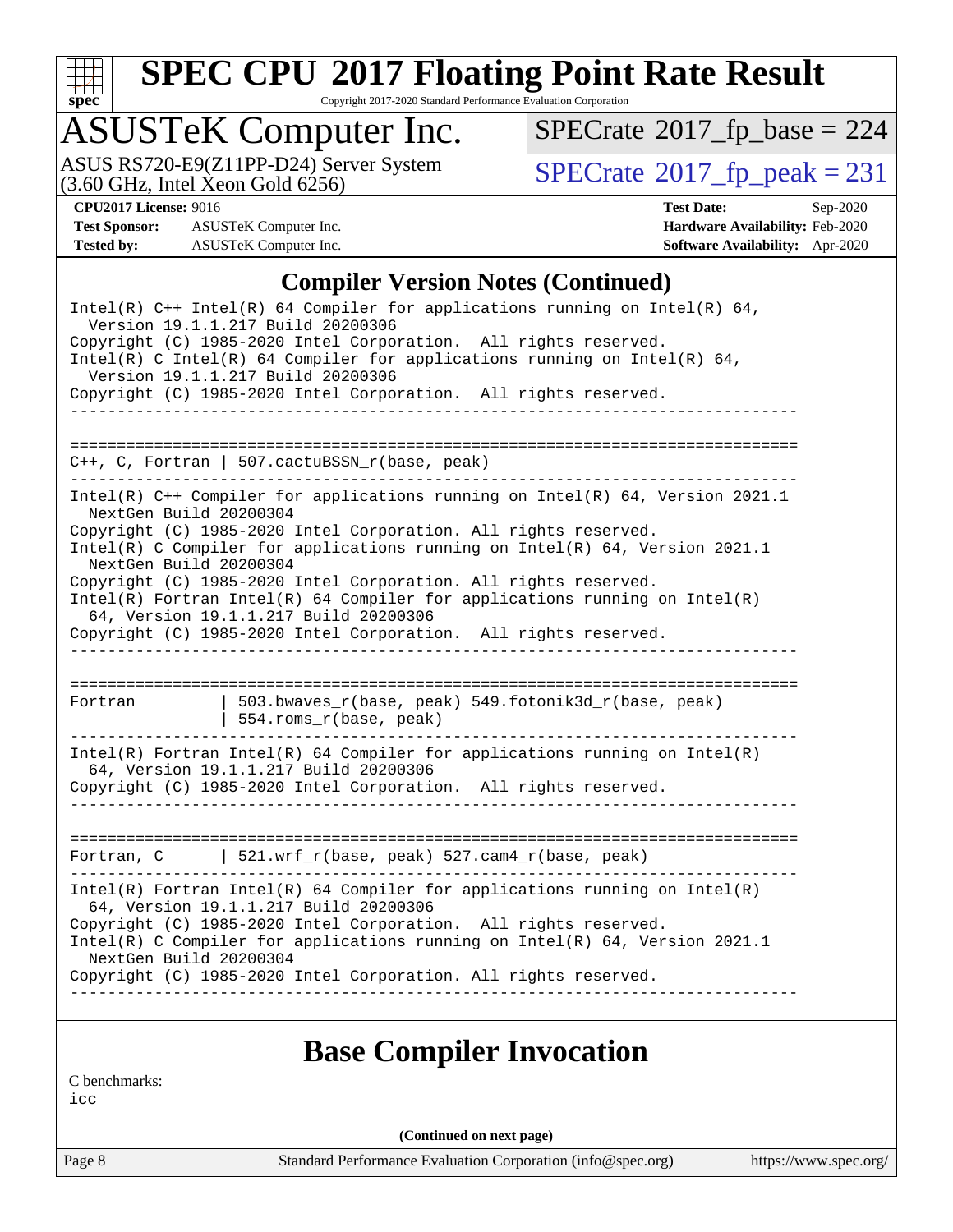

Copyright 2017-2020 Standard Performance Evaluation Corporation

## ASUSTeK Computer Inc.

 $(3.60$  GHz, Intel Xeon Gold  $6256$ ) ASUS RS720-E9(Z11PP-D24) Server System  $\sqrt{\text{SPECrate}^{\otimes}2017\_fp\_peak} = 231$  $\sqrt{\text{SPECrate}^{\otimes}2017\_fp\_peak} = 231$  $\sqrt{\text{SPECrate}^{\otimes}2017\_fp\_peak} = 231$ 

 $SPECrate$ <sup>®</sup>[2017\\_fp\\_base =](http://www.spec.org/auto/cpu2017/Docs/result-fields.html#SPECrate2017fpbase) 224

**[CPU2017 License:](http://www.spec.org/auto/cpu2017/Docs/result-fields.html#CPU2017License)** 9016 **[Test Date:](http://www.spec.org/auto/cpu2017/Docs/result-fields.html#TestDate)** Sep-2020

**[Test Sponsor:](http://www.spec.org/auto/cpu2017/Docs/result-fields.html#TestSponsor)** ASUSTeK Computer Inc. **[Hardware Availability:](http://www.spec.org/auto/cpu2017/Docs/result-fields.html#HardwareAvailability)** Feb-2020 **[Tested by:](http://www.spec.org/auto/cpu2017/Docs/result-fields.html#Testedby)** ASUSTeK Computer Inc. **[Software Availability:](http://www.spec.org/auto/cpu2017/Docs/result-fields.html#SoftwareAvailability)** Apr-2020

## **[Base Compiler Invocation \(Continued\)](http://www.spec.org/auto/cpu2017/Docs/result-fields.html#BaseCompilerInvocation)**

[C++ benchmarks](http://www.spec.org/auto/cpu2017/Docs/result-fields.html#CXXbenchmarks): [icpc](http://www.spec.org/cpu2017/results/res2020q4/cpu2017-20201023-24246.flags.html#user_CXXbase_intel_icpc_c510b6838c7f56d33e37e94d029a35b4a7bccf4766a728ee175e80a419847e808290a9b78be685c44ab727ea267ec2f070ec5dc83b407c0218cded6866a35d07)

[Fortran benchmarks](http://www.spec.org/auto/cpu2017/Docs/result-fields.html#Fortranbenchmarks): [ifort](http://www.spec.org/cpu2017/results/res2020q4/cpu2017-20201023-24246.flags.html#user_FCbase_intel_ifort_8111460550e3ca792625aed983ce982f94888b8b503583aa7ba2b8303487b4d8a21a13e7191a45c5fd58ff318f48f9492884d4413fa793fd88dd292cad7027ca)

[Benchmarks using both Fortran and C:](http://www.spec.org/auto/cpu2017/Docs/result-fields.html#BenchmarksusingbothFortranandC) [ifort](http://www.spec.org/cpu2017/results/res2020q4/cpu2017-20201023-24246.flags.html#user_CC_FCbase_intel_ifort_8111460550e3ca792625aed983ce982f94888b8b503583aa7ba2b8303487b4d8a21a13e7191a45c5fd58ff318f48f9492884d4413fa793fd88dd292cad7027ca) [icc](http://www.spec.org/cpu2017/results/res2020q4/cpu2017-20201023-24246.flags.html#user_CC_FCbase_intel_icc_66fc1ee009f7361af1fbd72ca7dcefbb700085f36577c54f309893dd4ec40d12360134090235512931783d35fd58c0460139e722d5067c5574d8eaf2b3e37e92)

[Benchmarks using both C and C++](http://www.spec.org/auto/cpu2017/Docs/result-fields.html#BenchmarksusingbothCandCXX): [icpc](http://www.spec.org/cpu2017/results/res2020q4/cpu2017-20201023-24246.flags.html#user_CC_CXXbase_intel_icpc_c510b6838c7f56d33e37e94d029a35b4a7bccf4766a728ee175e80a419847e808290a9b78be685c44ab727ea267ec2f070ec5dc83b407c0218cded6866a35d07) [icc](http://www.spec.org/cpu2017/results/res2020q4/cpu2017-20201023-24246.flags.html#user_CC_CXXbase_intel_icc_66fc1ee009f7361af1fbd72ca7dcefbb700085f36577c54f309893dd4ec40d12360134090235512931783d35fd58c0460139e722d5067c5574d8eaf2b3e37e92)

[Benchmarks using Fortran, C, and C++:](http://www.spec.org/auto/cpu2017/Docs/result-fields.html#BenchmarksusingFortranCandCXX) [icpc](http://www.spec.org/cpu2017/results/res2020q4/cpu2017-20201023-24246.flags.html#user_CC_CXX_FCbase_intel_icpc_c510b6838c7f56d33e37e94d029a35b4a7bccf4766a728ee175e80a419847e808290a9b78be685c44ab727ea267ec2f070ec5dc83b407c0218cded6866a35d07) [icc](http://www.spec.org/cpu2017/results/res2020q4/cpu2017-20201023-24246.flags.html#user_CC_CXX_FCbase_intel_icc_66fc1ee009f7361af1fbd72ca7dcefbb700085f36577c54f309893dd4ec40d12360134090235512931783d35fd58c0460139e722d5067c5574d8eaf2b3e37e92) [ifort](http://www.spec.org/cpu2017/results/res2020q4/cpu2017-20201023-24246.flags.html#user_CC_CXX_FCbase_intel_ifort_8111460550e3ca792625aed983ce982f94888b8b503583aa7ba2b8303487b4d8a21a13e7191a45c5fd58ff318f48f9492884d4413fa793fd88dd292cad7027ca)

## **[Base Portability Flags](http://www.spec.org/auto/cpu2017/Docs/result-fields.html#BasePortabilityFlags)**

 503.bwaves\_r: [-DSPEC\\_LP64](http://www.spec.org/cpu2017/results/res2020q4/cpu2017-20201023-24246.flags.html#suite_basePORTABILITY503_bwaves_r_DSPEC_LP64) 507.cactuBSSN\_r: [-DSPEC\\_LP64](http://www.spec.org/cpu2017/results/res2020q4/cpu2017-20201023-24246.flags.html#suite_basePORTABILITY507_cactuBSSN_r_DSPEC_LP64) 508.namd\_r: [-DSPEC\\_LP64](http://www.spec.org/cpu2017/results/res2020q4/cpu2017-20201023-24246.flags.html#suite_basePORTABILITY508_namd_r_DSPEC_LP64) 510.parest\_r: [-DSPEC\\_LP64](http://www.spec.org/cpu2017/results/res2020q4/cpu2017-20201023-24246.flags.html#suite_basePORTABILITY510_parest_r_DSPEC_LP64) 511.povray\_r: [-DSPEC\\_LP64](http://www.spec.org/cpu2017/results/res2020q4/cpu2017-20201023-24246.flags.html#suite_basePORTABILITY511_povray_r_DSPEC_LP64) 519.lbm\_r: [-DSPEC\\_LP64](http://www.spec.org/cpu2017/results/res2020q4/cpu2017-20201023-24246.flags.html#suite_basePORTABILITY519_lbm_r_DSPEC_LP64) 521.wrf\_r: [-DSPEC\\_LP64](http://www.spec.org/cpu2017/results/res2020q4/cpu2017-20201023-24246.flags.html#suite_basePORTABILITY521_wrf_r_DSPEC_LP64) [-DSPEC\\_CASE\\_FLAG](http://www.spec.org/cpu2017/results/res2020q4/cpu2017-20201023-24246.flags.html#b521.wrf_r_baseCPORTABILITY_DSPEC_CASE_FLAG) [-convert big\\_endian](http://www.spec.org/cpu2017/results/res2020q4/cpu2017-20201023-24246.flags.html#user_baseFPORTABILITY521_wrf_r_convert_big_endian_c3194028bc08c63ac5d04de18c48ce6d347e4e562e8892b8bdbdc0214820426deb8554edfa529a3fb25a586e65a3d812c835984020483e7e73212c4d31a38223) 526.blender\_r: [-DSPEC\\_LP64](http://www.spec.org/cpu2017/results/res2020q4/cpu2017-20201023-24246.flags.html#suite_basePORTABILITY526_blender_r_DSPEC_LP64) [-DSPEC\\_LINUX](http://www.spec.org/cpu2017/results/res2020q4/cpu2017-20201023-24246.flags.html#b526.blender_r_baseCPORTABILITY_DSPEC_LINUX) [-funsigned-char](http://www.spec.org/cpu2017/results/res2020q4/cpu2017-20201023-24246.flags.html#user_baseCPORTABILITY526_blender_r_force_uchar_40c60f00ab013830e2dd6774aeded3ff59883ba5a1fc5fc14077f794d777847726e2a5858cbc7672e36e1b067e7e5c1d9a74f7176df07886a243d7cc18edfe67) 527.cam4\_r: [-DSPEC\\_LP64](http://www.spec.org/cpu2017/results/res2020q4/cpu2017-20201023-24246.flags.html#suite_basePORTABILITY527_cam4_r_DSPEC_LP64) [-DSPEC\\_CASE\\_FLAG](http://www.spec.org/cpu2017/results/res2020q4/cpu2017-20201023-24246.flags.html#b527.cam4_r_baseCPORTABILITY_DSPEC_CASE_FLAG) 538.imagick\_r: [-DSPEC\\_LP64](http://www.spec.org/cpu2017/results/res2020q4/cpu2017-20201023-24246.flags.html#suite_basePORTABILITY538_imagick_r_DSPEC_LP64) 544.nab\_r: [-DSPEC\\_LP64](http://www.spec.org/cpu2017/results/res2020q4/cpu2017-20201023-24246.flags.html#suite_basePORTABILITY544_nab_r_DSPEC_LP64) 549.fotonik3d\_r: [-DSPEC\\_LP64](http://www.spec.org/cpu2017/results/res2020q4/cpu2017-20201023-24246.flags.html#suite_basePORTABILITY549_fotonik3d_r_DSPEC_LP64) 554.roms\_r: [-DSPEC\\_LP64](http://www.spec.org/cpu2017/results/res2020q4/cpu2017-20201023-24246.flags.html#suite_basePORTABILITY554_roms_r_DSPEC_LP64)

## **[Base Optimization Flags](http://www.spec.org/auto/cpu2017/Docs/result-fields.html#BaseOptimizationFlags)**

### [C benchmarks](http://www.spec.org/auto/cpu2017/Docs/result-fields.html#Cbenchmarks):

```
-m64 -qnextgen -std=c11
-Wl,-plugin-opt=-x86-branches-within-32B-boundaries -Wl,-z,muldefs
-fuse-ld=gold -xCORE-AVX512 -Ofast -ffast-math -flto -mfpmath=sse
-funroll-loops -qopt-mem-layout-trans=4
-L/usr/local/jemalloc64-5.0.1/lib -ljemalloc
```
**(Continued on next page)**

| Page 9 | Standard Performance Evaluation Corporation (info@spec.org) | https://www.spec.org/ |
|--------|-------------------------------------------------------------|-----------------------|
|        |                                                             |                       |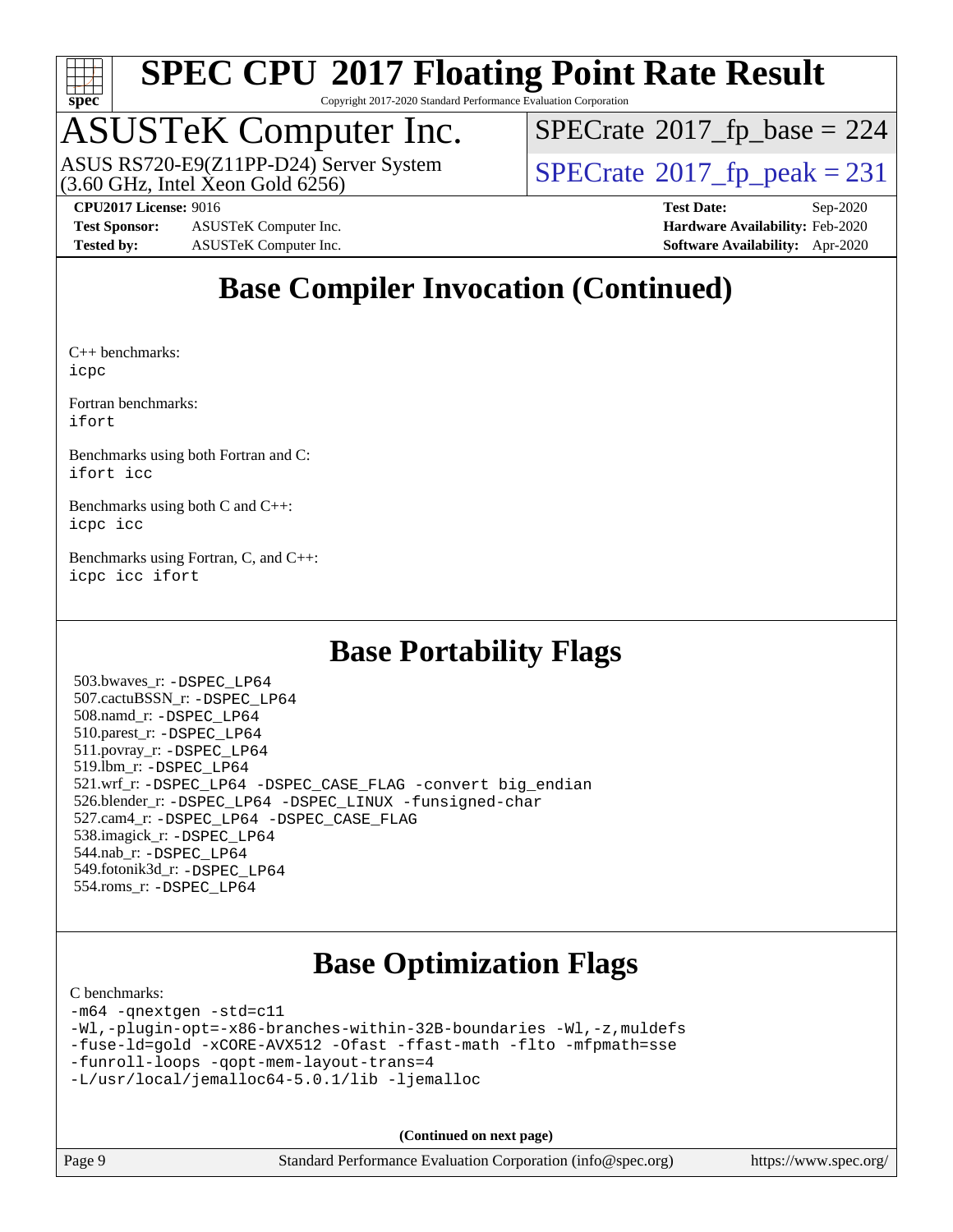

Copyright 2017-2020 Standard Performance Evaluation Corporation

## ASUSTeK Computer Inc.

ASUS RS720-E9(Z11PP-D24) Server System<br>(3.60 GHz, Intel Xeon Gold 6256)

 $SPECTate$ <sup>®</sup>[2017\\_fp\\_base =](http://www.spec.org/auto/cpu2017/Docs/result-fields.html#SPECrate2017fpbase) 224

 $SPECTate@2017_fp\_peak = 231$ 

**[Test Sponsor:](http://www.spec.org/auto/cpu2017/Docs/result-fields.html#TestSponsor)** ASUSTeK Computer Inc. **[Hardware Availability:](http://www.spec.org/auto/cpu2017/Docs/result-fields.html#HardwareAvailability)** Feb-2020 **[Tested by:](http://www.spec.org/auto/cpu2017/Docs/result-fields.html#Testedby)** ASUSTeK Computer Inc. **[Software Availability:](http://www.spec.org/auto/cpu2017/Docs/result-fields.html#SoftwareAvailability)** Apr-2020

**[CPU2017 License:](http://www.spec.org/auto/cpu2017/Docs/result-fields.html#CPU2017License)** 9016 **[Test Date:](http://www.spec.org/auto/cpu2017/Docs/result-fields.html#TestDate)** Sep-2020

## **[Base Optimization Flags \(Continued\)](http://www.spec.org/auto/cpu2017/Docs/result-fields.html#BaseOptimizationFlags)**

[C++ benchmarks:](http://www.spec.org/auto/cpu2017/Docs/result-fields.html#CXXbenchmarks)

```
-m64 -qnextgen -Wl,-plugin-opt=-x86-branches-within-32B-boundaries
-Wl,-z,muldefs -fuse-ld=gold -xCORE-AVX512 -Ofast -ffast-math -flto
-mfpmath=sse -funroll-loops -qopt-mem-layout-trans=4
-L/usr/local/jemalloc64-5.0.1/lib -ljemalloc
Fortran benchmarks: 
-m64 -Wl,-plugin-opt=-x86-branches-within-32B-boundaries -Wl,-z,muldefs
-fuse-ld=gold -xCORE-AVX512 -O3 -ipo -no-prec-div -qopt-prefetch
-ffinite-math-only -qopt-multiple-gather-scatter-by-shuffles
-qopt-mem-layout-trans=4 -nostandard-realloc-lhs -align array32byte
-auto -mbranches-within-32B-boundaries
-L/usr/local/jemalloc64-5.0.1/lib -ljemalloc
Benchmarks using both Fortran and C: 
-m64 -qnextgen -std=c11
-Wl,-plugin-opt=-x86-branches-within-32B-boundaries -Wl,-z,muldefs
-fuse-ld=gold -xCORE-AVX512 -Ofast -ffast-math -flto -mfpmath=sse
-funroll-loops -qopt-mem-layout-trans=4 -O3 -ipo -no-prec-div
-qopt-prefetch -ffinite-math-only
-qopt-multiple-gather-scatter-by-shuffles -nostandard-realloc-lhs
-align array32byte -auto -mbranches-within-32B-boundaries
-L/usr/local/jemalloc64-5.0.1/lib -ljemalloc
Benchmarks using both C and C++: 
-m64 -qnextgen -std=c11
-Wl,-plugin-opt=-x86-branches-within-32B-boundaries -Wl,-z,muldefs
-fuse-ld=gold -xCORE-AVX512 -Ofast -ffast-math -flto -mfpmath=sse
-funroll-loops -qopt-mem-layout-trans=4
-L/usr/local/jemalloc64-5.0.1/lib -ljemalloc
Benchmarks using Fortran, C, and C++: 
-m64 -qnextgen -std=c11
-Wl,-plugin-opt=-x86-branches-within-32B-boundaries -Wl,-z,muldefs
-fuse-ld=gold -xCORE-AVX512 -Ofast -ffast-math -flto -mfpmath=sse
-funroll-loops -qopt-mem-layout-trans=4 -O3 -ipo -no-prec-div
-qopt-prefetch -ffinite-math-only
-qopt-multiple-gather-scatter-by-shuffles -nostandard-realloc-lhs
```
[-align array32byte](http://www.spec.org/cpu2017/results/res2020q4/cpu2017-20201023-24246.flags.html#user_CC_CXX_FCbase_align_array32byte_b982fe038af199962ba9a80c053b8342c548c85b40b8e86eb3cc33dee0d7986a4af373ac2d51c3f7cf710a18d62fdce2948f201cd044323541f22fc0fffc51b6) [-auto](http://www.spec.org/cpu2017/results/res2020q4/cpu2017-20201023-24246.flags.html#user_CC_CXX_FCbase_f-auto) [-mbranches-within-32B-boundaries](http://www.spec.org/cpu2017/results/res2020q4/cpu2017-20201023-24246.flags.html#user_CC_CXX_FCbase_f-mbranches-within-32B-boundaries)

[-L/usr/local/jemalloc64-5.0.1/lib](http://www.spec.org/cpu2017/results/res2020q4/cpu2017-20201023-24246.flags.html#user_CC_CXX_FCbase_jemalloc_link_path64_1_cc289568b1a6c0fd3b62c91b824c27fcb5af5e8098e6ad028160d21144ef1b8aef3170d2acf0bee98a8da324cfe4f67d0a3d0c4cc4673d993d694dc2a0df248b) [-ljemalloc](http://www.spec.org/cpu2017/results/res2020q4/cpu2017-20201023-24246.flags.html#user_CC_CXX_FCbase_jemalloc_link_lib_d1249b907c500fa1c0672f44f562e3d0f79738ae9e3c4a9c376d49f265a04b9c99b167ecedbf6711b3085be911c67ff61f150a17b3472be731631ba4d0471706)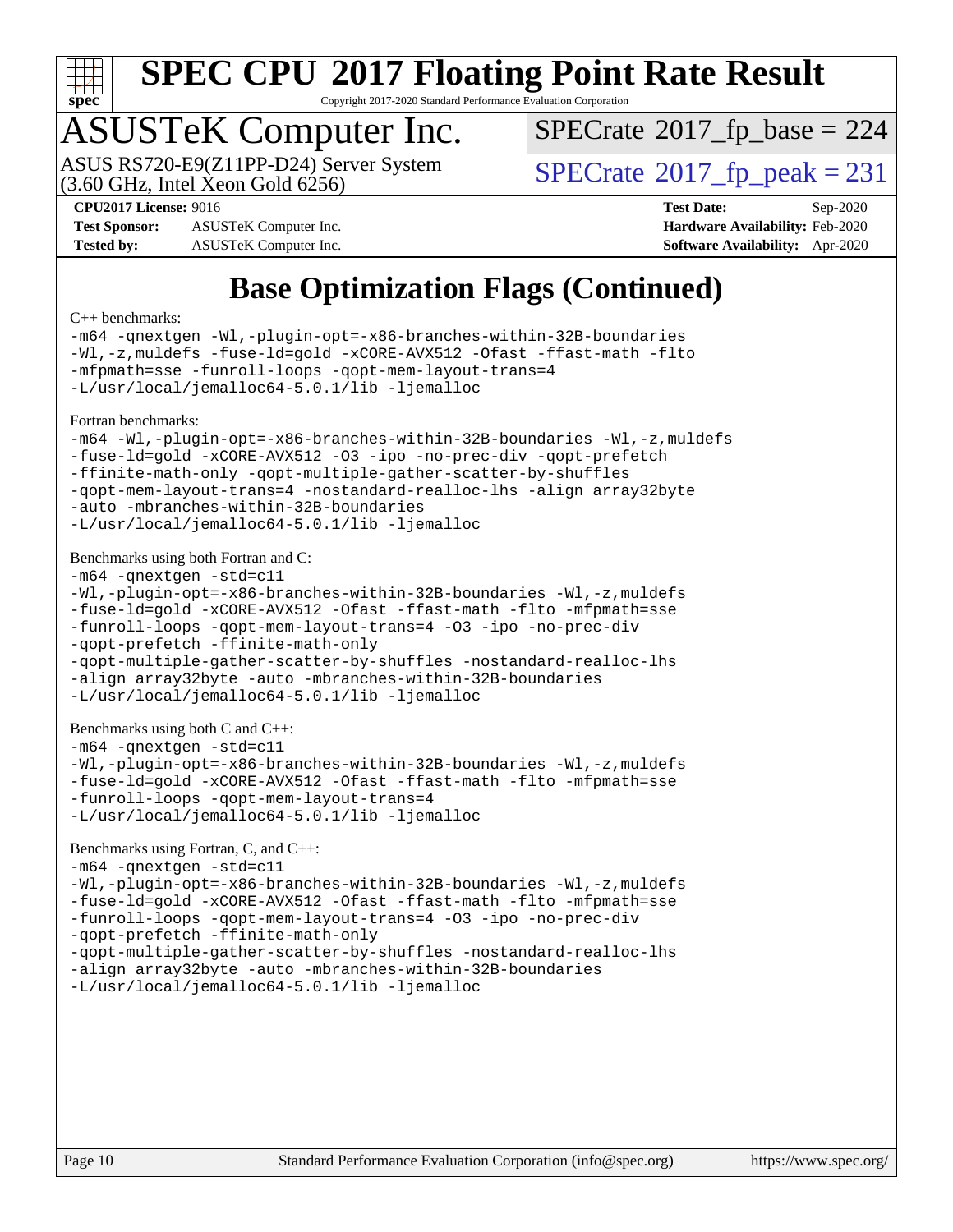

Copyright 2017-2020 Standard Performance Evaluation Corporation

## ASUSTeK Computer Inc.

 $(3.60$  GHz, Intel Xeon Gold  $6256$ ) ASUS RS720-E9(Z11PP-D24) Server System  $\sqrt{\text{SPECrate}^{\otimes}2017\_fp\_peak} = 231$  $\sqrt{\text{SPECrate}^{\otimes}2017\_fp\_peak} = 231$  $\sqrt{\text{SPECrate}^{\otimes}2017\_fp\_peak} = 231$ 

 $SPECTate$ <sup>®</sup>[2017\\_fp\\_base =](http://www.spec.org/auto/cpu2017/Docs/result-fields.html#SPECrate2017fpbase) 224

**[Test Sponsor:](http://www.spec.org/auto/cpu2017/Docs/result-fields.html#TestSponsor)** ASUSTeK Computer Inc. **[Hardware Availability:](http://www.spec.org/auto/cpu2017/Docs/result-fields.html#HardwareAvailability)** Feb-2020 **[Tested by:](http://www.spec.org/auto/cpu2017/Docs/result-fields.html#Testedby)** ASUSTeK Computer Inc. **[Software Availability:](http://www.spec.org/auto/cpu2017/Docs/result-fields.html#SoftwareAvailability)** Apr-2020

**[CPU2017 License:](http://www.spec.org/auto/cpu2017/Docs/result-fields.html#CPU2017License)** 9016 **[Test Date:](http://www.spec.org/auto/cpu2017/Docs/result-fields.html#TestDate)** Sep-2020

### **[Peak Compiler Invocation](http://www.spec.org/auto/cpu2017/Docs/result-fields.html#PeakCompilerInvocation)**

[C benchmarks](http://www.spec.org/auto/cpu2017/Docs/result-fields.html#Cbenchmarks):

[icc](http://www.spec.org/cpu2017/results/res2020q4/cpu2017-20201023-24246.flags.html#user_CCpeak_intel_icc_66fc1ee009f7361af1fbd72ca7dcefbb700085f36577c54f309893dd4ec40d12360134090235512931783d35fd58c0460139e722d5067c5574d8eaf2b3e37e92)

[C++ benchmarks](http://www.spec.org/auto/cpu2017/Docs/result-fields.html#CXXbenchmarks): [icpc](http://www.spec.org/cpu2017/results/res2020q4/cpu2017-20201023-24246.flags.html#user_CXXpeak_intel_icpc_c510b6838c7f56d33e37e94d029a35b4a7bccf4766a728ee175e80a419847e808290a9b78be685c44ab727ea267ec2f070ec5dc83b407c0218cded6866a35d07)

[Fortran benchmarks:](http://www.spec.org/auto/cpu2017/Docs/result-fields.html#Fortranbenchmarks) [ifort](http://www.spec.org/cpu2017/results/res2020q4/cpu2017-20201023-24246.flags.html#user_FCpeak_intel_ifort_8111460550e3ca792625aed983ce982f94888b8b503583aa7ba2b8303487b4d8a21a13e7191a45c5fd58ff318f48f9492884d4413fa793fd88dd292cad7027ca)

[Benchmarks using both Fortran and C](http://www.spec.org/auto/cpu2017/Docs/result-fields.html#BenchmarksusingbothFortranandC): [ifort](http://www.spec.org/cpu2017/results/res2020q4/cpu2017-20201023-24246.flags.html#user_CC_FCpeak_intel_ifort_8111460550e3ca792625aed983ce982f94888b8b503583aa7ba2b8303487b4d8a21a13e7191a45c5fd58ff318f48f9492884d4413fa793fd88dd292cad7027ca) [icc](http://www.spec.org/cpu2017/results/res2020q4/cpu2017-20201023-24246.flags.html#user_CC_FCpeak_intel_icc_66fc1ee009f7361af1fbd72ca7dcefbb700085f36577c54f309893dd4ec40d12360134090235512931783d35fd58c0460139e722d5067c5574d8eaf2b3e37e92)

[Benchmarks using both C and C++:](http://www.spec.org/auto/cpu2017/Docs/result-fields.html#BenchmarksusingbothCandCXX) [icpc](http://www.spec.org/cpu2017/results/res2020q4/cpu2017-20201023-24246.flags.html#user_CC_CXXpeak_intel_icpc_c510b6838c7f56d33e37e94d029a35b4a7bccf4766a728ee175e80a419847e808290a9b78be685c44ab727ea267ec2f070ec5dc83b407c0218cded6866a35d07) [icc](http://www.spec.org/cpu2017/results/res2020q4/cpu2017-20201023-24246.flags.html#user_CC_CXXpeak_intel_icc_66fc1ee009f7361af1fbd72ca7dcefbb700085f36577c54f309893dd4ec40d12360134090235512931783d35fd58c0460139e722d5067c5574d8eaf2b3e37e92)

[Benchmarks using Fortran, C, and C++](http://www.spec.org/auto/cpu2017/Docs/result-fields.html#BenchmarksusingFortranCandCXX): [icpc](http://www.spec.org/cpu2017/results/res2020q4/cpu2017-20201023-24246.flags.html#user_CC_CXX_FCpeak_intel_icpc_c510b6838c7f56d33e37e94d029a35b4a7bccf4766a728ee175e80a419847e808290a9b78be685c44ab727ea267ec2f070ec5dc83b407c0218cded6866a35d07) [icc](http://www.spec.org/cpu2017/results/res2020q4/cpu2017-20201023-24246.flags.html#user_CC_CXX_FCpeak_intel_icc_66fc1ee009f7361af1fbd72ca7dcefbb700085f36577c54f309893dd4ec40d12360134090235512931783d35fd58c0460139e722d5067c5574d8eaf2b3e37e92) [ifort](http://www.spec.org/cpu2017/results/res2020q4/cpu2017-20201023-24246.flags.html#user_CC_CXX_FCpeak_intel_ifort_8111460550e3ca792625aed983ce982f94888b8b503583aa7ba2b8303487b4d8a21a13e7191a45c5fd58ff318f48f9492884d4413fa793fd88dd292cad7027ca)

### **[Peak Portability Flags](http://www.spec.org/auto/cpu2017/Docs/result-fields.html#PeakPortabilityFlags)**

Same as Base Portability Flags

## **[Peak Optimization Flags](http://www.spec.org/auto/cpu2017/Docs/result-fields.html#PeakOptimizationFlags)**

[C benchmarks](http://www.spec.org/auto/cpu2017/Docs/result-fields.html#Cbenchmarks):

519.lbm\_r: basepeak = yes

538.imagick\_r: basepeak = yes

 $544$ .nab\_r: basepeak = yes

[C++ benchmarks:](http://www.spec.org/auto/cpu2017/Docs/result-fields.html#CXXbenchmarks)

508.namd\_r: basepeak = yes

 510.parest\_r: [-m64](http://www.spec.org/cpu2017/results/res2020q4/cpu2017-20201023-24246.flags.html#user_peakCXXLD510_parest_r_m64-icc) [-qnextgen](http://www.spec.org/cpu2017/results/res2020q4/cpu2017-20201023-24246.flags.html#user_peakCXXLD510_parest_r_f-qnextgen) [-Wl,-plugin-opt=-x86-branches-within-32B-boundaries](http://www.spec.org/cpu2017/results/res2020q4/cpu2017-20201023-24246.flags.html#user_peakLDFLAGS510_parest_r_f-x86-branches-within-32B-boundaries_0098b4e4317ae60947b7b728078a624952a08ac37a3c797dfb4ffeb399e0c61a9dd0f2f44ce917e9361fb9076ccb15e7824594512dd315205382d84209e912f3) [-Wl,-z,muldefs](http://www.spec.org/cpu2017/results/res2020q4/cpu2017-20201023-24246.flags.html#user_peakEXTRA_LDFLAGS510_parest_r_link_force_multiple1_b4cbdb97b34bdee9ceefcfe54f4c8ea74255f0b02a4b23e853cdb0e18eb4525ac79b5a88067c842dd0ee6996c24547a27a4b99331201badda8798ef8a743f577) [-fuse-ld=gold](http://www.spec.org/cpu2017/results/res2020q4/cpu2017-20201023-24246.flags.html#user_peakEXTRA_LDFLAGS510_parest_r_f-fuse-ld_920b3586e2b8c6e0748b9c84fa9b744736ba725a32cab14ad8f3d4ad28eecb2f59d1144823d2e17006539a88734fe1fc08fc3035f7676166309105a78aaabc32) [-xCORE-AVX512](http://www.spec.org/cpu2017/results/res2020q4/cpu2017-20201023-24246.flags.html#user_peakCXXOPTIMIZE510_parest_r_f-xCORE-AVX512) [-Ofast](http://www.spec.org/cpu2017/results/res2020q4/cpu2017-20201023-24246.flags.html#user_peakCXXOPTIMIZE510_parest_r_f-Ofast) [-ffast-math](http://www.spec.org/cpu2017/results/res2020q4/cpu2017-20201023-24246.flags.html#user_peakCXXOPTIMIZE510_parest_r_f-ffast-math) [-flto](http://www.spec.org/cpu2017/results/res2020q4/cpu2017-20201023-24246.flags.html#user_peakCXXOPTIMIZE510_parest_r_f-flto) [-mfpmath=sse](http://www.spec.org/cpu2017/results/res2020q4/cpu2017-20201023-24246.flags.html#user_peakCXXOPTIMIZE510_parest_r_f-mfpmath_70eb8fac26bde974f8ab713bc9086c5621c0b8d2f6c86f38af0bd7062540daf19db5f3a066d8c6684be05d84c9b6322eb3b5be6619d967835195b93d6c02afa1) [-funroll-loops](http://www.spec.org/cpu2017/results/res2020q4/cpu2017-20201023-24246.flags.html#user_peakCXXOPTIMIZE510_parest_r_f-funroll-loops) [-qopt-mem-layout-trans=4](http://www.spec.org/cpu2017/results/res2020q4/cpu2017-20201023-24246.flags.html#user_peakCXXOPTIMIZE510_parest_r_f-qopt-mem-layout-trans_fa39e755916c150a61361b7846f310bcdf6f04e385ef281cadf3647acec3f0ae266d1a1d22d972a7087a248fd4e6ca390a3634700869573d231a252c784941a8) [-L/usr/local/jemalloc64-5.0.1/lib](http://www.spec.org/cpu2017/results/res2020q4/cpu2017-20201023-24246.flags.html#user_peakEXTRA_LIBS510_parest_r_jemalloc_link_path64_1_cc289568b1a6c0fd3b62c91b824c27fcb5af5e8098e6ad028160d21144ef1b8aef3170d2acf0bee98a8da324cfe4f67d0a3d0c4cc4673d993d694dc2a0df248b) [-ljemalloc](http://www.spec.org/cpu2017/results/res2020q4/cpu2017-20201023-24246.flags.html#user_peakEXTRA_LIBS510_parest_r_jemalloc_link_lib_d1249b907c500fa1c0672f44f562e3d0f79738ae9e3c4a9c376d49f265a04b9c99b167ecedbf6711b3085be911c67ff61f150a17b3472be731631ba4d0471706)

**(Continued on next page)**

| Page 11 |  |
|---------|--|
|         |  |

Standard Performance Evaluation Corporation [\(info@spec.org\)](mailto:info@spec.org) <https://www.spec.org/>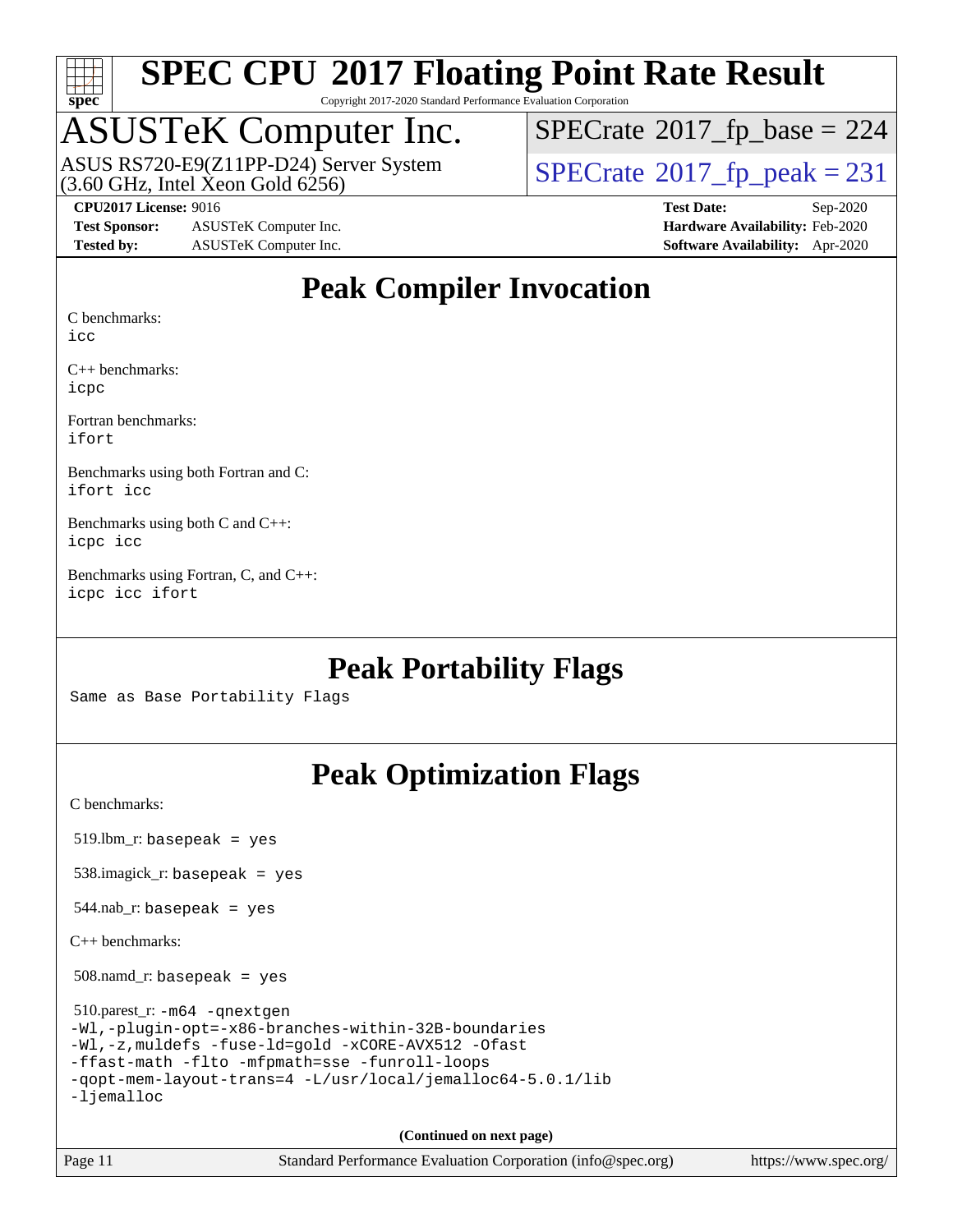

Copyright 2017-2020 Standard Performance Evaluation Corporation

## ASUSTeK Computer Inc.

 $(3.60$  GHz, Intel Xeon Gold  $6256$ ) ASUS RS720-E9(Z11PP-D24) Server System  $\sqrt{\text{SPECrate}^{\otimes}2017\_fp\_peak} = 231$  $\sqrt{\text{SPECrate}^{\otimes}2017\_fp\_peak} = 231$  $\sqrt{\text{SPECrate}^{\otimes}2017\_fp\_peak} = 231$ 

 $SPECTate$ <sup>®</sup>[2017\\_fp\\_base =](http://www.spec.org/auto/cpu2017/Docs/result-fields.html#SPECrate2017fpbase) 224

**[Test Sponsor:](http://www.spec.org/auto/cpu2017/Docs/result-fields.html#TestSponsor)** ASUSTeK Computer Inc. **[Hardware Availability:](http://www.spec.org/auto/cpu2017/Docs/result-fields.html#HardwareAvailability)** Feb-2020 **[Tested by:](http://www.spec.org/auto/cpu2017/Docs/result-fields.html#Testedby)** ASUSTeK Computer Inc. **[Software Availability:](http://www.spec.org/auto/cpu2017/Docs/result-fields.html#SoftwareAvailability)** Apr-2020

**[CPU2017 License:](http://www.spec.org/auto/cpu2017/Docs/result-fields.html#CPU2017License)** 9016 **[Test Date:](http://www.spec.org/auto/cpu2017/Docs/result-fields.html#TestDate)** Sep-2020

## **[Peak Optimization Flags \(Continued\)](http://www.spec.org/auto/cpu2017/Docs/result-fields.html#PeakOptimizationFlags)**

[Fortran benchmarks](http://www.spec.org/auto/cpu2017/Docs/result-fields.html#Fortranbenchmarks):

503.bwaves\_r: basepeak = yes

 $549.$ fotonik $3d$ <sub>-</sub> $r:$  basepeak = yes

 554.roms\_r: [-m64](http://www.spec.org/cpu2017/results/res2020q4/cpu2017-20201023-24246.flags.html#user_peakFCLD554_roms_r_m64-icc) [-Wl,-plugin-opt=-x86-branches-within-32B-boundaries](http://www.spec.org/cpu2017/results/res2020q4/cpu2017-20201023-24246.flags.html#user_peakLDFLAGS554_roms_r_f-x86-branches-within-32B-boundaries_0098b4e4317ae60947b7b728078a624952a08ac37a3c797dfb4ffeb399e0c61a9dd0f2f44ce917e9361fb9076ccb15e7824594512dd315205382d84209e912f3) [-Wl,-z,muldefs](http://www.spec.org/cpu2017/results/res2020q4/cpu2017-20201023-24246.flags.html#user_peakEXTRA_LDFLAGS554_roms_r_link_force_multiple1_b4cbdb97b34bdee9ceefcfe54f4c8ea74255f0b02a4b23e853cdb0e18eb4525ac79b5a88067c842dd0ee6996c24547a27a4b99331201badda8798ef8a743f577) [-fuse-ld=gold](http://www.spec.org/cpu2017/results/res2020q4/cpu2017-20201023-24246.flags.html#user_peakEXTRA_LDFLAGS554_roms_r_f-fuse-ld_920b3586e2b8c6e0748b9c84fa9b744736ba725a32cab14ad8f3d4ad28eecb2f59d1144823d2e17006539a88734fe1fc08fc3035f7676166309105a78aaabc32) [-xCORE-AVX512](http://www.spec.org/cpu2017/results/res2020q4/cpu2017-20201023-24246.flags.html#user_peakFOPTIMIZE554_roms_r_f-xCORE-AVX512) [-O3](http://www.spec.org/cpu2017/results/res2020q4/cpu2017-20201023-24246.flags.html#user_peakFOPTIMIZE554_roms_r_f-O3) [-ipo](http://www.spec.org/cpu2017/results/res2020q4/cpu2017-20201023-24246.flags.html#user_peakFOPTIMIZE554_roms_r_f-ipo) [-no-prec-div](http://www.spec.org/cpu2017/results/res2020q4/cpu2017-20201023-24246.flags.html#user_peakFOPTIMIZE554_roms_r_f-no-prec-div) [-qopt-prefetch](http://www.spec.org/cpu2017/results/res2020q4/cpu2017-20201023-24246.flags.html#user_peakFOPTIMIZE554_roms_r_f-qopt-prefetch) [-ffinite-math-only](http://www.spec.org/cpu2017/results/res2020q4/cpu2017-20201023-24246.flags.html#user_peakFOPTIMIZE554_roms_r_f_finite_math_only_cb91587bd2077682c4b38af759c288ed7c732db004271a9512da14a4f8007909a5f1427ecbf1a0fb78ff2a814402c6114ac565ca162485bbcae155b5e4258871) [-qopt-multiple-gather-scatter-by-shuffles](http://www.spec.org/cpu2017/results/res2020q4/cpu2017-20201023-24246.flags.html#user_peakFOPTIMIZE554_roms_r_f-qopt-multiple-gather-scatter-by-shuffles) [-qopt-mem-layout-trans=4](http://www.spec.org/cpu2017/results/res2020q4/cpu2017-20201023-24246.flags.html#user_peakFOPTIMIZE554_roms_r_f-qopt-mem-layout-trans_fa39e755916c150a61361b7846f310bcdf6f04e385ef281cadf3647acec3f0ae266d1a1d22d972a7087a248fd4e6ca390a3634700869573d231a252c784941a8) [-nostandard-realloc-lhs](http://www.spec.org/cpu2017/results/res2020q4/cpu2017-20201023-24246.flags.html#user_peakEXTRA_FOPTIMIZE554_roms_r_f_2003_std_realloc_82b4557e90729c0f113870c07e44d33d6f5a304b4f63d4c15d2d0f1fab99f5daaed73bdb9275d9ae411527f28b936061aa8b9c8f2d63842963b95c9dd6426b8a) [-align array32byte](http://www.spec.org/cpu2017/results/res2020q4/cpu2017-20201023-24246.flags.html#user_peakEXTRA_FOPTIMIZE554_roms_r_align_array32byte_b982fe038af199962ba9a80c053b8342c548c85b40b8e86eb3cc33dee0d7986a4af373ac2d51c3f7cf710a18d62fdce2948f201cd044323541f22fc0fffc51b6) [-auto](http://www.spec.org/cpu2017/results/res2020q4/cpu2017-20201023-24246.flags.html#user_peakEXTRA_FOPTIMIZE554_roms_r_f-auto) [-mbranches-within-32B-boundaries](http://www.spec.org/cpu2017/results/res2020q4/cpu2017-20201023-24246.flags.html#user_peakEXTRA_FOPTIMIZE554_roms_r_f-mbranches-within-32B-boundaries) [-L/usr/local/jemalloc64-5.0.1/lib](http://www.spec.org/cpu2017/results/res2020q4/cpu2017-20201023-24246.flags.html#user_peakEXTRA_LIBS554_roms_r_jemalloc_link_path64_1_cc289568b1a6c0fd3b62c91b824c27fcb5af5e8098e6ad028160d21144ef1b8aef3170d2acf0bee98a8da324cfe4f67d0a3d0c4cc4673d993d694dc2a0df248b) [-ljemalloc](http://www.spec.org/cpu2017/results/res2020q4/cpu2017-20201023-24246.flags.html#user_peakEXTRA_LIBS554_roms_r_jemalloc_link_lib_d1249b907c500fa1c0672f44f562e3d0f79738ae9e3c4a9c376d49f265a04b9c99b167ecedbf6711b3085be911c67ff61f150a17b3472be731631ba4d0471706)

[Benchmarks using both Fortran and C](http://www.spec.org/auto/cpu2017/Docs/result-fields.html#BenchmarksusingbothFortranandC):

 $521.wrf$ . basepeak = yes

 $527.cam4_r$ : basepeak = yes

[Benchmarks using both C and C++](http://www.spec.org/auto/cpu2017/Docs/result-fields.html#BenchmarksusingbothCandCXX):

 511.povray\_r: [-prof-gen](http://www.spec.org/cpu2017/results/res2020q4/cpu2017-20201023-24246.flags.html#user_peakPASS1_CFLAGSPASS1_CXXFLAGSPASS1_LDFLAGS511_povray_r_prof_gen_5aa4926d6013ddb2a31985c654b3eb18169fc0c6952a63635c234f711e6e63dd76e94ad52365559451ec499a2cdb89e4dc58ba4c67ef54ca681ffbe1461d6b36)(pass 1) [-prof-use](http://www.spec.org/cpu2017/results/res2020q4/cpu2017-20201023-24246.flags.html#user_peakPASS2_CFLAGSPASS2_CXXFLAGSPASS2_LDFLAGS511_povray_r_prof_use_1a21ceae95f36a2b53c25747139a6c16ca95bd9def2a207b4f0849963b97e94f5260e30a0c64f4bb623698870e679ca08317ef8150905d41bd88c6f78df73f19)(pass 2) [-xCORE-AVX512](http://www.spec.org/cpu2017/results/res2020q4/cpu2017-20201023-24246.flags.html#user_peakCOPTIMIZECXXOPTIMIZEPASS2_COPTIMIZEPASS2_CXXOPTIMIZE511_povray_r_f-xCORE-AVX512) [-O3](http://www.spec.org/cpu2017/results/res2020q4/cpu2017-20201023-24246.flags.html#user_peakCOPTIMIZECXXOPTIMIZEPASS1_COPTIMIZEPASS1_CXXOPTIMIZEPASS2_COPTIMIZEPASS2_CXXOPTIMIZE511_povray_r_f-O3) [-ipo](http://www.spec.org/cpu2017/results/res2020q4/cpu2017-20201023-24246.flags.html#user_peakCOPTIMIZECXXOPTIMIZEPASS1_COPTIMIZEPASS1_CXXOPTIMIZEPASS2_COPTIMIZEPASS2_CXXOPTIMIZE511_povray_r_f-ipo) [-no-prec-div](http://www.spec.org/cpu2017/results/res2020q4/cpu2017-20201023-24246.flags.html#user_peakCOPTIMIZECXXOPTIMIZEPASS1_COPTIMIZEPASS1_CXXOPTIMIZEPASS2_COPTIMIZEPASS2_CXXOPTIMIZE511_povray_r_f-no-prec-div) [-qopt-prefetch](http://www.spec.org/cpu2017/results/res2020q4/cpu2017-20201023-24246.flags.html#user_peakCOPTIMIZECXXOPTIMIZEPASS1_COPTIMIZEPASS1_CXXOPTIMIZEPASS2_COPTIMIZEPASS2_CXXOPTIMIZE511_povray_r_f-qopt-prefetch) [-ffinite-math-only](http://www.spec.org/cpu2017/results/res2020q4/cpu2017-20201023-24246.flags.html#user_peakCOPTIMIZECXXOPTIMIZEPASS1_COPTIMIZEPASS1_CXXOPTIMIZEPASS2_COPTIMIZEPASS2_CXXOPTIMIZE511_povray_r_f_finite_math_only_cb91587bd2077682c4b38af759c288ed7c732db004271a9512da14a4f8007909a5f1427ecbf1a0fb78ff2a814402c6114ac565ca162485bbcae155b5e4258871) [-qopt-multiple-gather-scatter-by-shuffles](http://www.spec.org/cpu2017/results/res2020q4/cpu2017-20201023-24246.flags.html#user_peakCOPTIMIZECXXOPTIMIZEPASS1_COPTIMIZEPASS1_CXXOPTIMIZEPASS2_COPTIMIZEPASS2_CXXOPTIMIZE511_povray_r_f-qopt-multiple-gather-scatter-by-shuffles) [-qopt-mem-layout-trans=4](http://www.spec.org/cpu2017/results/res2020q4/cpu2017-20201023-24246.flags.html#user_peakCOPTIMIZECXXOPTIMIZEPASS1_COPTIMIZEPASS1_CXXOPTIMIZEPASS2_COPTIMIZEPASS2_CXXOPTIMIZE511_povray_r_f-qopt-mem-layout-trans_fa39e755916c150a61361b7846f310bcdf6f04e385ef281cadf3647acec3f0ae266d1a1d22d972a7087a248fd4e6ca390a3634700869573d231a252c784941a8) [-mbranches-within-32B-boundaries](http://www.spec.org/cpu2017/results/res2020q4/cpu2017-20201023-24246.flags.html#user_peakEXTRA_COPTIMIZEEXTRA_CXXOPTIMIZE511_povray_r_f-mbranches-within-32B-boundaries) [-L/usr/local/jemalloc64-5.0.1/lib](http://www.spec.org/cpu2017/results/res2020q4/cpu2017-20201023-24246.flags.html#user_peakEXTRA_LIBS511_povray_r_jemalloc_link_path64_1_cc289568b1a6c0fd3b62c91b824c27fcb5af5e8098e6ad028160d21144ef1b8aef3170d2acf0bee98a8da324cfe4f67d0a3d0c4cc4673d993d694dc2a0df248b) [-ljemalloc](http://www.spec.org/cpu2017/results/res2020q4/cpu2017-20201023-24246.flags.html#user_peakEXTRA_LIBS511_povray_r_jemalloc_link_lib_d1249b907c500fa1c0672f44f562e3d0f79738ae9e3c4a9c376d49f265a04b9c99b167ecedbf6711b3085be911c67ff61f150a17b3472be731631ba4d0471706)

526.blender\_r: basepeak = yes

[Benchmarks using Fortran, C, and C++:](http://www.spec.org/auto/cpu2017/Docs/result-fields.html#BenchmarksusingFortranCandCXX)

507.cactuBSSN\_r: basepeak = yes

[The flags files that were used to format this result can be browsed at](tmsearch)

<http://www.spec.org/cpu2017/flags/ASUSTekPlatform-Settings-z11-V2.0-revH.html> [http://www.spec.org/cpu2017/flags/Intel-ic19.1u1-official-linux64\\_revA.html](http://www.spec.org/cpu2017/flags/Intel-ic19.1u1-official-linux64_revA.html)

[You can also download the XML flags sources by saving the following links:](tmsearch) <http://www.spec.org/cpu2017/flags/ASUSTekPlatform-Settings-z11-V2.0-revH.xml> [http://www.spec.org/cpu2017/flags/Intel-ic19.1u1-official-linux64\\_revA.xml](http://www.spec.org/cpu2017/flags/Intel-ic19.1u1-official-linux64_revA.xml)